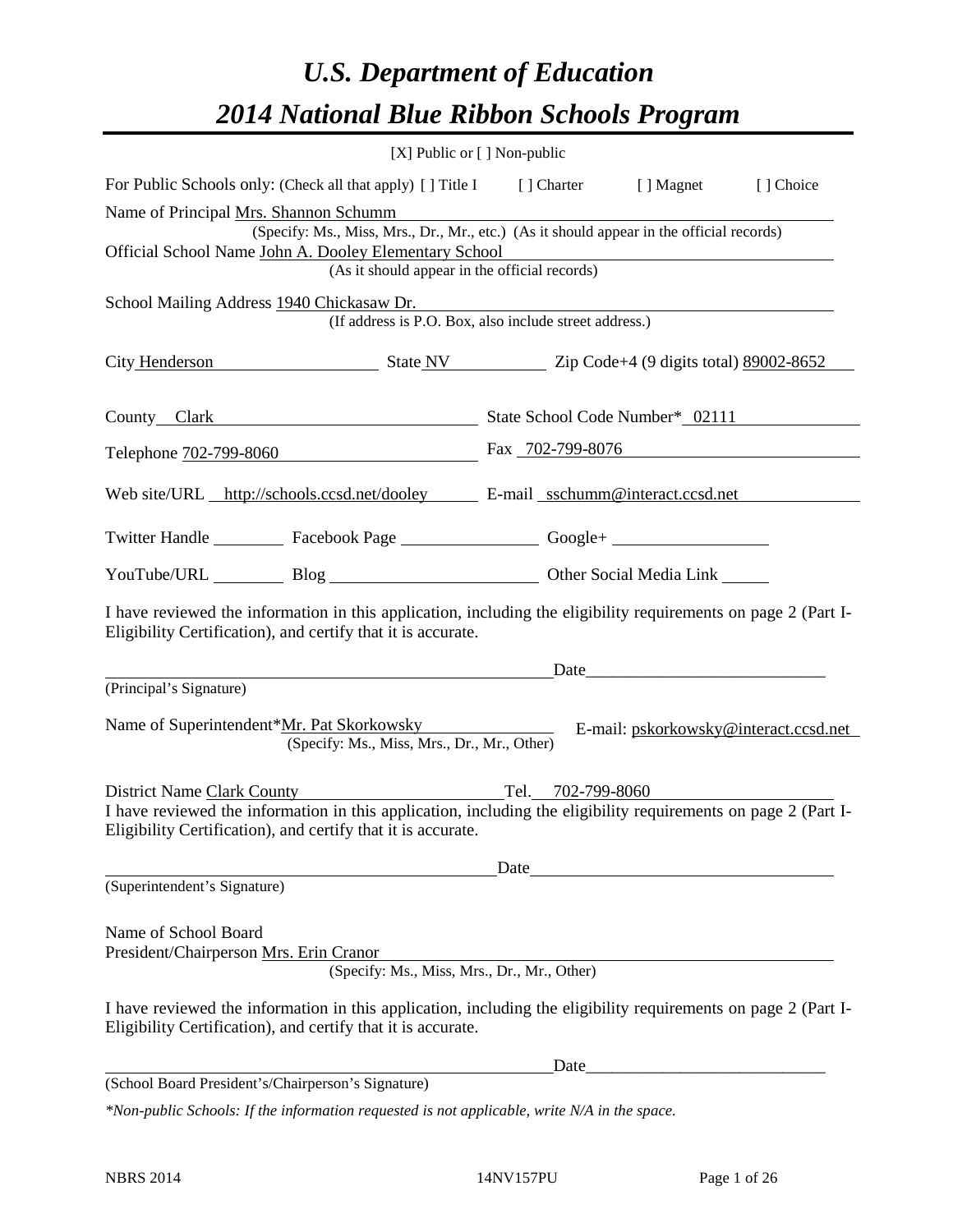#### **Include this page in the school's application as page 2.**

The signatures on the first page of this application (cover page) certify that each of the statements below concerning the school's eligibility and compliance with U.S. Department of Education, Office for Civil Rights (OCR) requirements is true and correct.

- 1. The school configuration includes one or more of grades K-12. (Schools on the same campus with one principal, even a K-12 school, must apply as an entire school.)
- 2. The school has made its Annual Measurable Objectives (AMOs) or Adequate Yearly Progress (AYP) each year for the past two years and has not been identified by the state as "persistently dangerous" within the last two years.
- 3. To meet final eligibility, a public school must meet the state's AMOs or AYP requirements in the 2013-2014 school year and be certified by the state representative. Any status appeals must be resolved at least two weeks before the awards ceremony for the school to receive the award.
- 4. If the school includes grades 7 or higher, the school must have foreign language as a part of its curriculum.
- 5. The school has been in existence for five full years, that is, from at least September 2008 and each tested grade must have been part of the school for the past three years.
- 6. The nominated school has not received the National Blue Ribbon Schools award in the past five years: 2009, 2010, 2011, 2012, or 2013.
- 7. The nominated school has no history of testing irregularities, nor have charges of irregularities been brought against the school at the time of nomination. The U.S. Department of Education reserves the right to disqualify a school's application and/or rescind a school's award if irregularities are later discovered and proven by the state.
- 8. The nominated school or district is not refusing Office of Civil Rights (OCR) access to information necessary to investigate a civil rights complaint or to conduct a district-wide compliance review.
- 9. The OCR has not issued a violation letter of findings to the school district concluding that the nominated school or the district as a whole has violated one or more of the civil rights statutes. A violation letter of findings will not be considered outstanding if OCR has accepted a corrective action plan from the district to remedy the violation.
- 10. The U.S. Department of Justice does not have a pending suit alleging that the nominated school or the school district as a whole has violated one or more of the civil rights statutes or the Constitution's equal protection clause.
- 11. There are no findings of violations of the Individuals with Disabilities Education Act in a U.S. Department of Education monitoring report that apply to the school or school district in question; or if there are such findings, the state or district has corrected, or agreed to correct, the findings.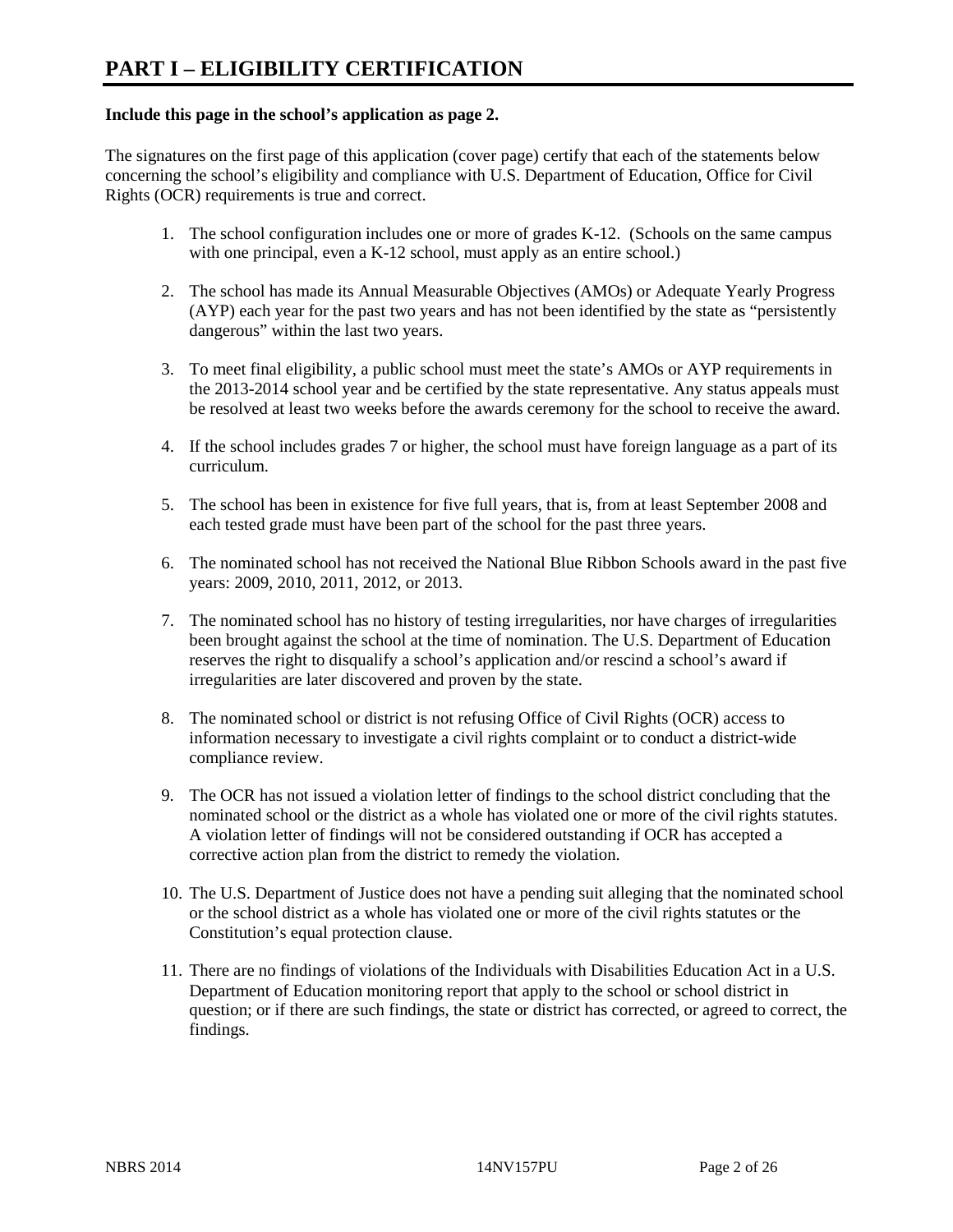## **PART II - DEMOGRAPHIC DATA**

#### **All data are the most recent year available.**

**DISTRICT** (Question 1 is not applicable to non-public schools)

| Number of schools in the district<br>(per district designation): | 217 Elementary schools (includes K-8)<br>59 Middle/Junior high schools |
|------------------------------------------------------------------|------------------------------------------------------------------------|
|                                                                  | 73 High schools                                                        |
|                                                                  | 8 K-12 schools                                                         |

357 TOTAL

**SCHOOL** (To be completed by all schools)

- 2. Category that best describes the area where the school is located:
	- [] Urban or large central city
	- [X] Suburban with characteristics typical of an urban area
	- [ ] Suburban
	- [ ] Small city or town in a rural area
	- [ ] Rural
- 3. 2 Number of years the principal has been in her/his position at this school.
- 4. Number of students as of October 1 enrolled at each grade level or its equivalent in applying school:

| Grade                           | # of           | # of Females | <b>Grade Total</b> |
|---------------------------------|----------------|--------------|--------------------|
|                                 | <b>Males</b>   |              |                    |
| <b>PreK</b>                     | $\overline{2}$ | 1            | 3                  |
| K                               | 40             | 33           | 73                 |
| $\mathbf{1}$                    | 38             | 35           | 73                 |
| $\overline{2}$                  | 48             | 41           | 89                 |
| 3                               | 37             | 39           | 76                 |
| 4                               | 30             | 38           | 68                 |
| 5                               | 53             | 40           | 93                 |
| 6                               | 0              | 0            | 0                  |
| 7                               | 0              | 0            | 0                  |
| 8                               | 0              | 0            | 0                  |
| 9                               | 0              | 0            | 0                  |
| 10                              | 0              | 0            | 0                  |
| 11                              | 0              | 0            | 0                  |
| 12                              | 0              | 0            | 0                  |
| <b>Total</b><br><b>Students</b> | 248            | 227          | 475                |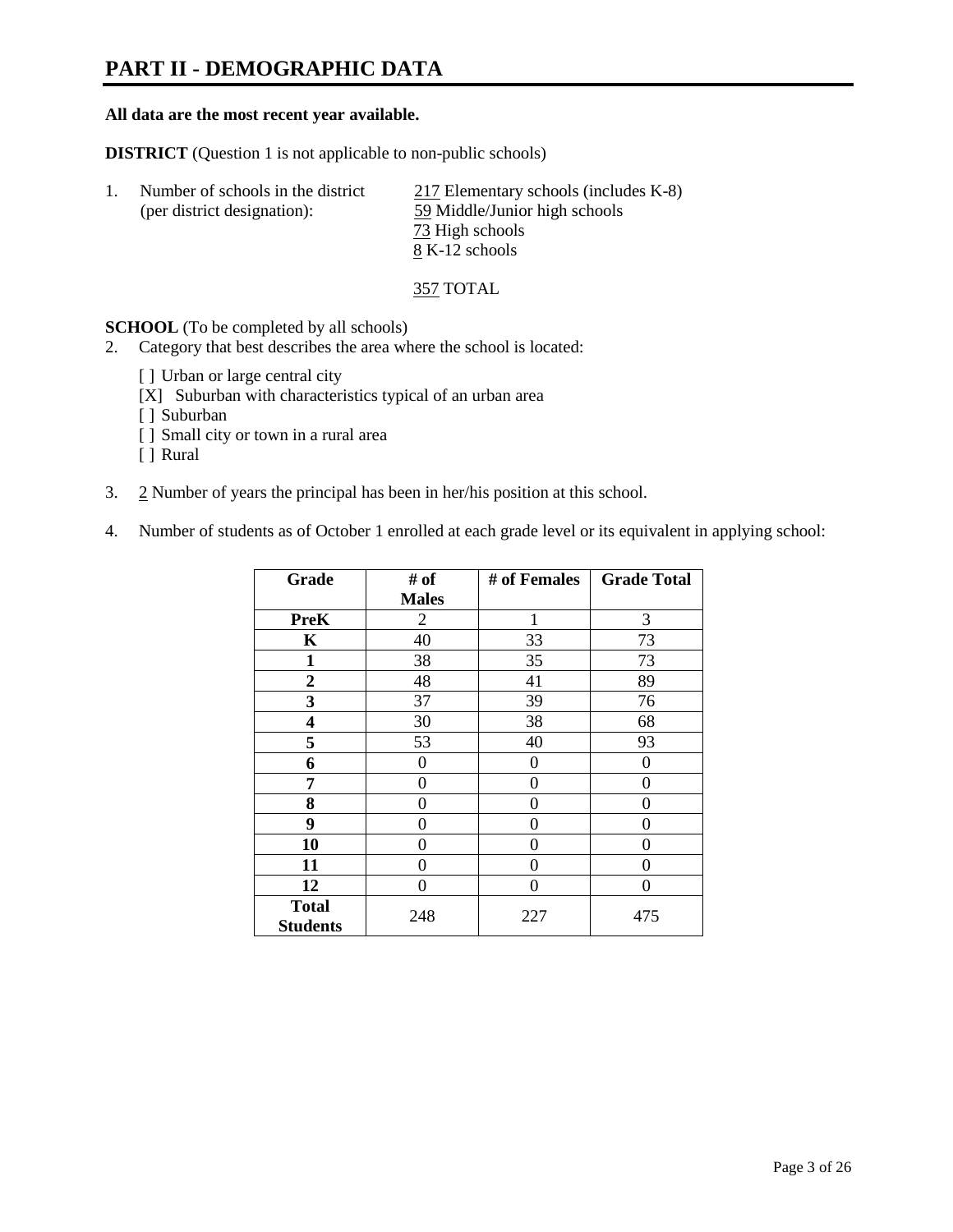the school: 3 % Asian

5. Racial/ethnic composition of  $\qquad \qquad \underline{0}$  % American Indian or Alaska Native 3 % Black or African American 16 % Hispanic or Latino 0 % Native Hawaiian or Other Pacific Islander 73 % White 5 % Two or more races **100 % Total**

(Only these seven standard categories should be used to report the racial/ethnic composition of your school. The Final Guidance on Maintaining, Collecting, and Reporting Racial and Ethnic Data to the U.S. Department of Education published in the October 19, 2007 *Federal Register* provides definitions for each of the seven categories.)

6. Student turnover, or mobility rate, during the 2012 - 2013 year: 16%

This rate should be calculated using the grid below. The answer to (6) is the mobility rate.

| <b>Steps For Determining Mobility Rate</b>    | Answer |
|-----------------------------------------------|--------|
| (1) Number of students who transferred to     |        |
| the school after October 1, 2012 until the    | 35     |
| end of the school year                        |        |
| (2) Number of students who transferred        |        |
| from the school after October 1, 2012 until   | 34     |
| the end of the 2012-2013 school year          |        |
| (3) Total of all transferred students [sum of | 69     |
| rows $(1)$ and $(2)$ ]                        |        |
| (4) Total number of students in the school as | 444    |
| of October 1                                  |        |
| $(5)$ Total transferred students in row $(3)$ | 0.155  |
| divided by total students in row (4)          |        |
| $(6)$ Amount in row $(5)$ multiplied by 100   | 16     |

# 7. English Language Learners (ELL) in the school:  $6\%$

28 Total number ELL

Number of non-English languages represented:  $2$ Specify non-English languages: Spanish and Hindi

8. Students eligible for free/reduced-priced meals: 31 %

Total number students who qualify: 138

If this method is not an accurate estimate of the percentage of students from low-income families, or the school does not participate in the free and reduced-priced school meals program, supply an accurate estimate and explain how the school calculated this estimate.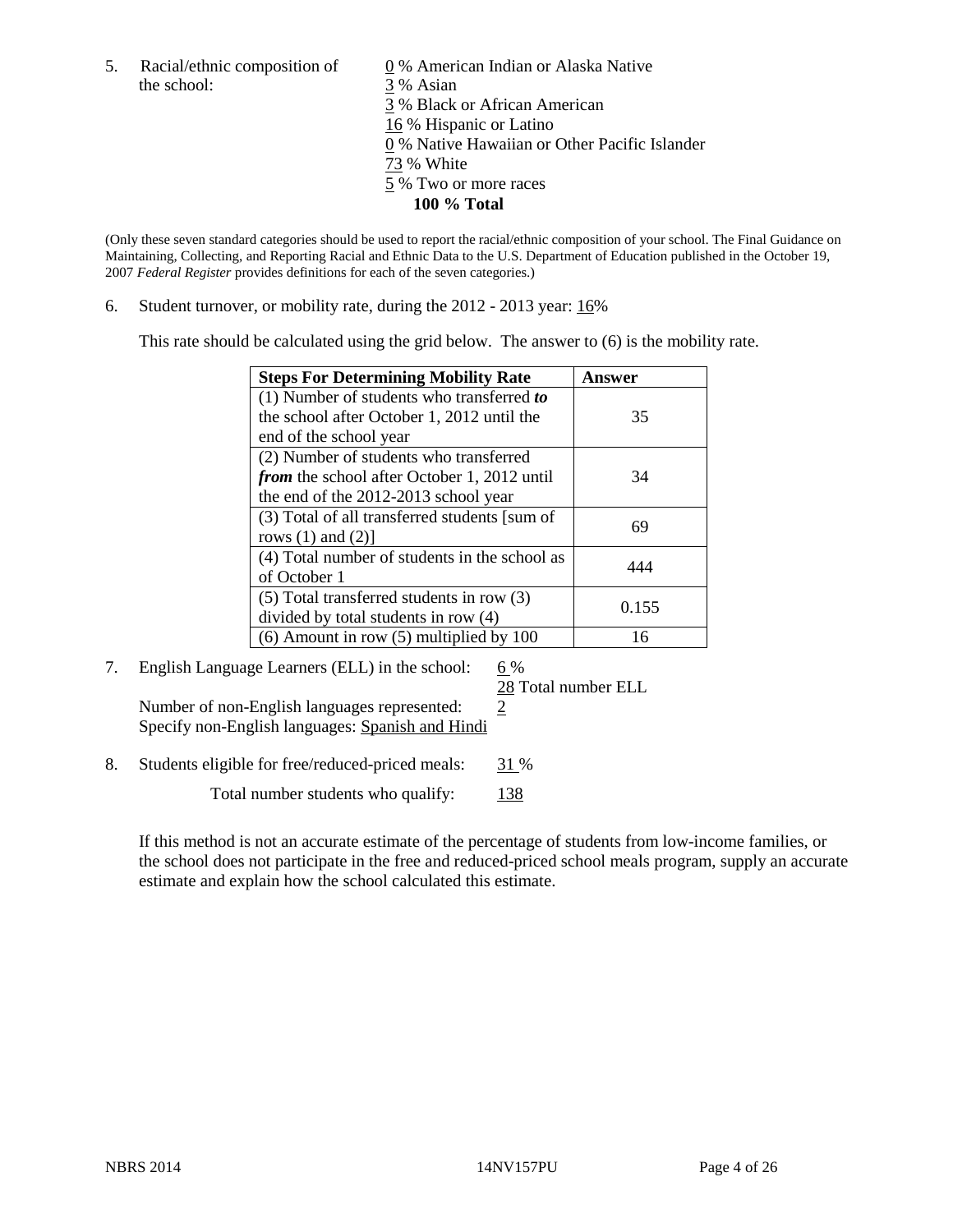61 Total number of students served

Indicate below the number of students with disabilities according to conditions designated in the Individuals with Disabilities Education Act. Do not add additional categories.

| 18 Autism               | 1 Orthopedic Impairment                 |
|-------------------------|-----------------------------------------|
| 0 Deafness              | 9 Other Health Impaired                 |
| 0 Deaf-Blindness        | 14 Specific Learning Disability         |
| 1 Emotional Disturbance | 32 Speech or Language Impairment        |
| $Q$ Hearing Impairment  | 0 Traumatic Brain Injury                |
| 0 Mental Retardation    | 0 Visual Impairment Including Blindness |
| 0 Multiple Disabilities | 3 Developmentally Delayed               |
|                         |                                         |

10. Use Full-Time Equivalents (FTEs), rounded to nearest whole numeral, to indicate the number of personnel in each of the categories below:

|                                       | <b>Number of Staff</b> |
|---------------------------------------|------------------------|
| Administrators                        |                        |
| Classroom teachers                    | 19                     |
| Resource teachers/specialists         |                        |
| e.g., reading, math, science, special | 8                      |
| education, enrichment, technology,    |                        |
| art, music, physical education, etc.  |                        |
| Paraprofessionals                     |                        |
| Student support personnel             |                        |
| e.g., guidance counselors, behavior   |                        |
| interventionists, mental/physical     |                        |
| health service providers,             |                        |
| psychologists, family engagement      |                        |
| liaisons, career/college attainment   |                        |
| coaches, etc.                         |                        |
|                                       |                        |

11. Average student-classroom teacher ratio, that is, the number of students in the school divided by the FTE of classroom teachers, e.g.,  $22:1$   $24:1$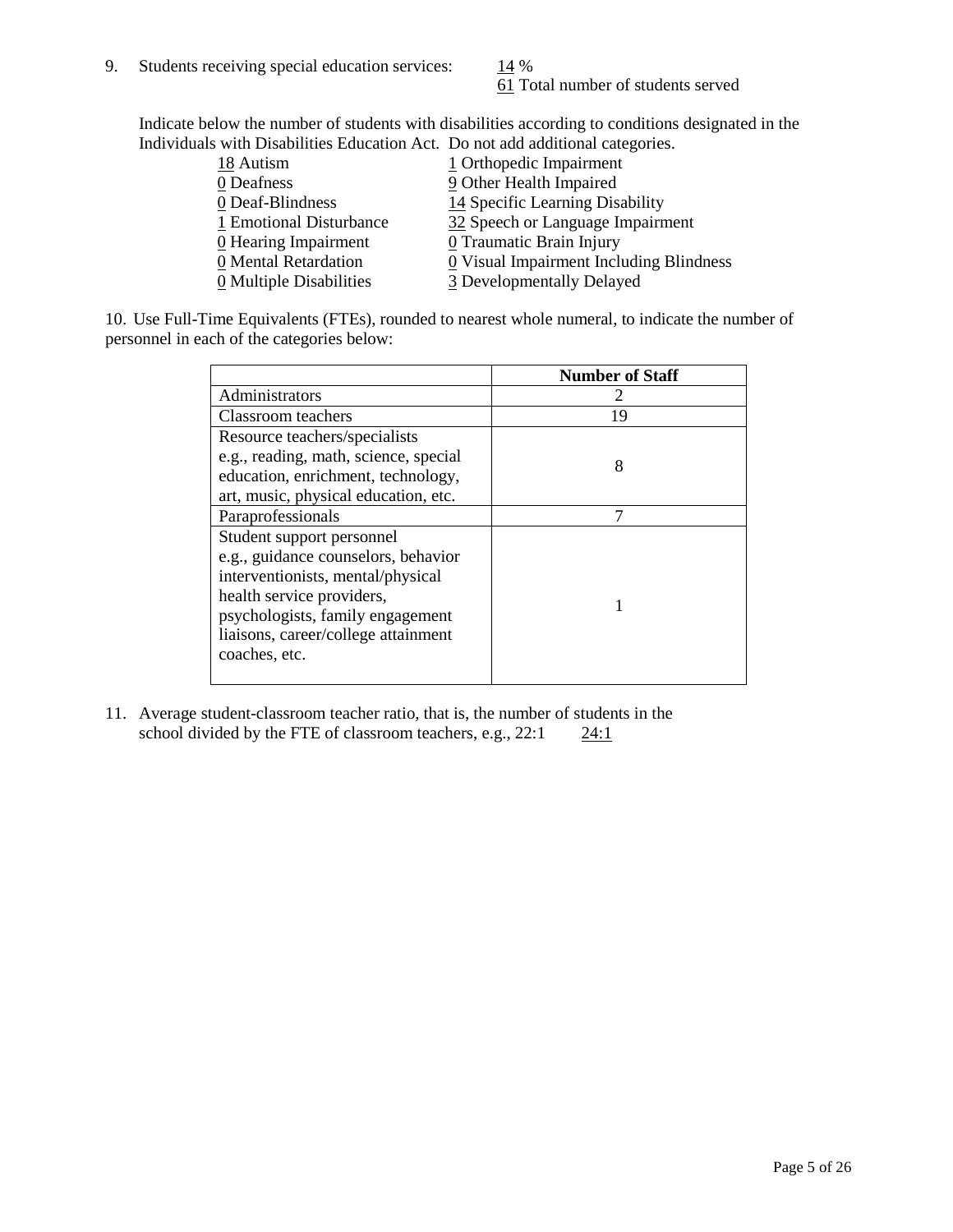12. Show daily student attendance rates. Only high schools need to supply yearly graduation rates.

| <b>Required Information</b> | 2012-2013 | 2011-2012 | 2010-2011 | 2009-2010 | 2008-2009 |
|-----------------------------|-----------|-----------|-----------|-----------|-----------|
| Daily student attendance    | 95%       | 95%       | 96%       | 95%       | 96%       |
| High school graduation rate | 0%        | 9%        | 0%        | 0%        | 0%        |

#### 13. **For schools ending in grade 12 (high schools)**

Show percentages to indicate the post-secondary status of students who graduated in Spring 2013

| <b>Post-Secondary Status</b>                  |          |
|-----------------------------------------------|----------|
| Graduating class size                         |          |
| Enrolled in a 4-year college or university    | $0\%$    |
| Enrolled in a community college               | 0%       |
| Enrolled in career/technical training program | 0%       |
| Found employment                              | 0%       |
| Joined the military or other public service   | 0%       |
| )ther                                         | $\gamma$ |

14. Indicate whether your school has previously received a National Blue Ribbon Schools award.  $Yes$  No  $X$ 

If yes, select the year in which your school received the award.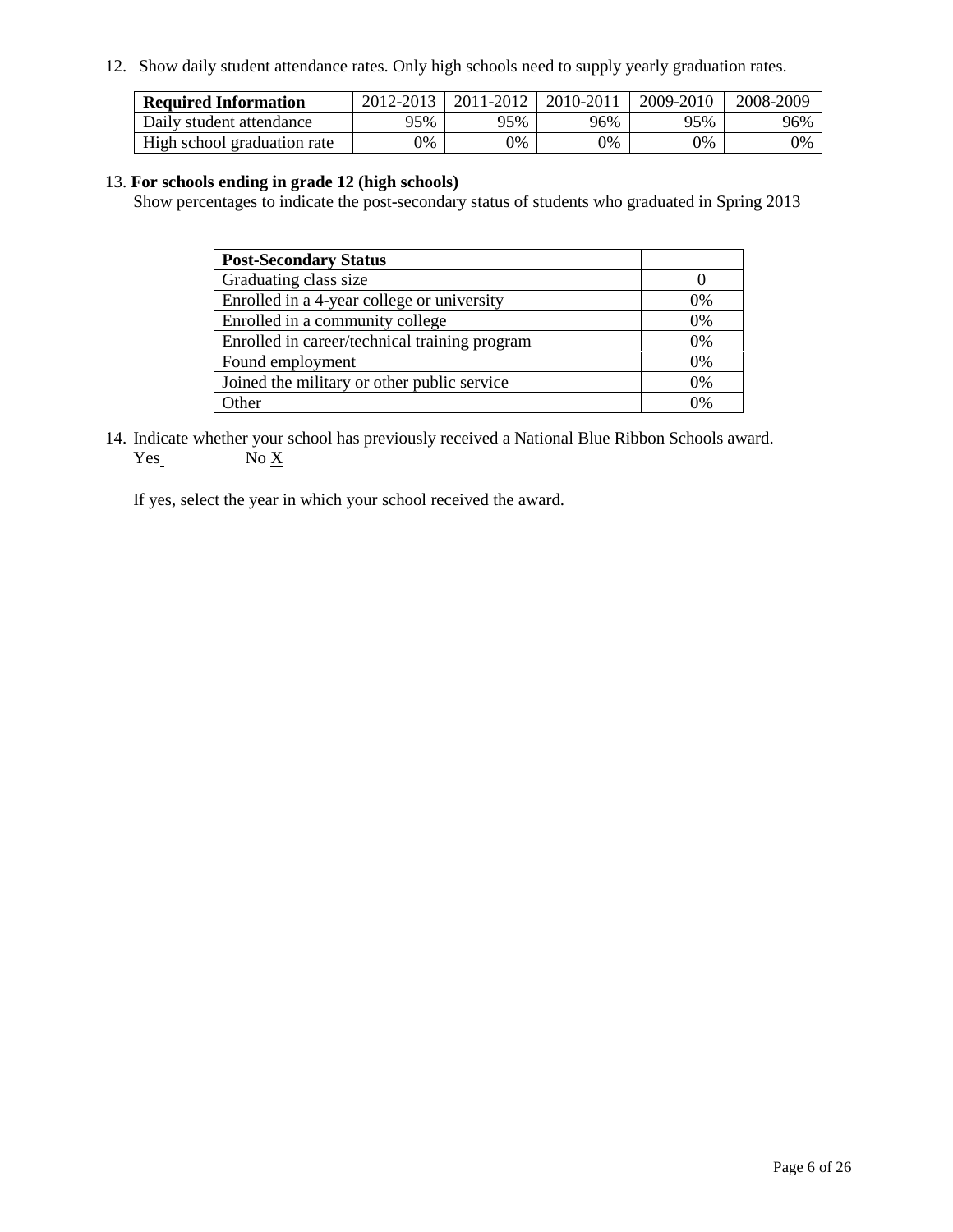## **PART III – SUMMARY**

At John Dooley Elementary School we provide a positive learning environment and build a solid educational foundation in all academic and social areas for each individual student. Our staff strives to challenge every student to reach their fullest potential while providing the necessary supports to academically and socially achieve nothing short of excellence.

Our school will celebrate 25 years of excellence in 2015 with the opening of a time capsule and a ceremony recognizing several current staff members who have been teaching at John Dooley Elementary School since its doors first opened. We not only have teachers and staff members that have been at Dooley Elementary School since its inception, incredibly, we have staff members that attended our school as students. This illustrates the strong connection with the community and families that contributes to a 25 year culture of tradition and gives our school a unique small-town atmosphere while residing in the 5th largest school district in the nation. Our school district services a unique culture where the glitter of "The Las Vegas Strip" can often overshadow the value of education. As educators, we strive to instill a love of and respect for learning that students will take with them throughout their lives. At John Dooley Elementary, we meet this challenge with dedication and enthusiasm.

John Dooley Elementary School staff strive to enable students to achieve academic excellence. Our teachers diligently analyze individual student data that utilizes not only assessment scores, but includes observational information resulting from student collaboration. We meet students where they are at and formulate a plan to take them to where they need to be. We diagnose students' academic areas of strengths and weaknesses and implement structures to address each child's needs such as an Intervention/Enrichment block of time during the school day where all students get individualized instruction at their specific academic level. Teachers work hard to de-privatize their classrooms and work collaboratively with other staff, valuing one another as a resource, so each student can reach their fullest potential.

Each moment in the instructional day is precious. Therefore core skills are delivered through a variety of proven strategies that embrace the whole learner and provide opportunities for students to engage in discussions and share ideas. These strategies are continually evaluated and modified as needed, as well as developing new methods that serve to create a classroom environment where students feel free to take risks that facilitate academic growth and a build a learning community. This secure, nurturing learning environment helps foster a global viewpoint and enables students to take a critical stance on concepts. We want our students to process and apply learning beyond the school environment.

Our staff strives to improve its practices while keeping the best of its traditions. In the past 25 years, structures, policies, and accountability procedures have changed immensely. In the face of all of this change, one important factor at Dooley elementary has remained constant. We pride ourselves on our principles of connecting with students and families. We offer after-school programs in mathematics intervention as well as extra-curricular activities in music arts and physical education. Students are encouraged to be involved and bond with teachers through student council activities or while participating in drums, choir, jump rope, dance, guitar, and recorder lessons. Parent volunteers are encouraged, and our volunteer force also includes family members of children who have already graduated from Dooley. These parents, grandparents, and adult siblings are dedicated to the ideology of a learning institution as a central part of the community. The collaborative nature of John Dooley Elementary School staff, students, and family truly is the essence of our students' success.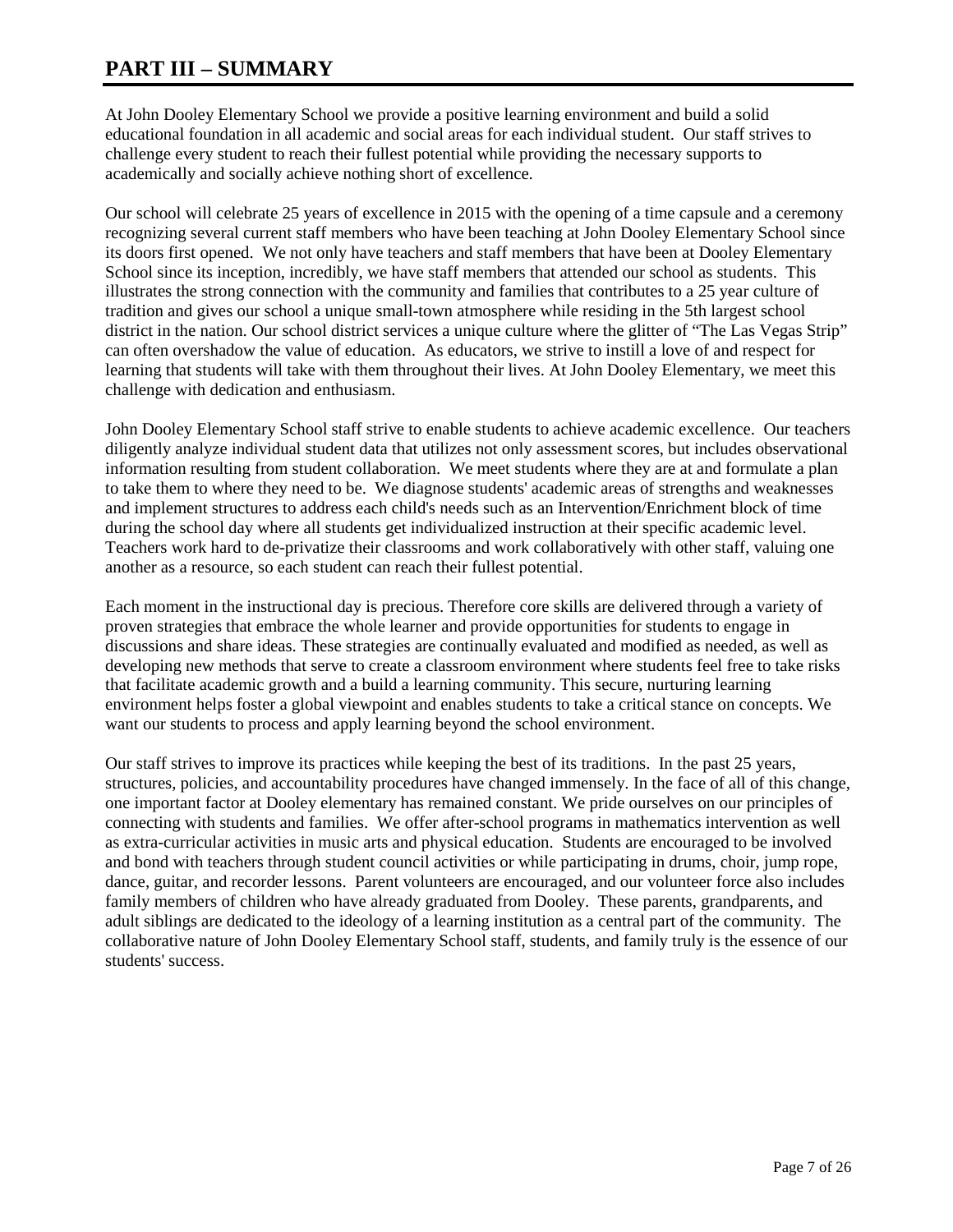### **1. Assessment Results:**

A) Each spring, all third, fourth, and fifth grade students participate in the Nevada Criterion Reference Test (CRT) in reading, math and science (fifth grade only). The fifth grade students also participate in the Nevada Writing Proficiency Examination. The performance descriptors for the CRT Exam are: Emergent/Developing, Approaching, Meeting, and Exceeding Standards. Students who score in the Meets or Exceeds Standard category are deemed proficient according to the Nevada State Standards.

B) The percentage of proficient students in reading and mathematics has increased drastically from 2009 to 2013. In 2009 the number of proficient students in reading was 70%, while our 2013 proficiency rate in reading came in at 86%, showing a 16% increase. The same upward trend is also found in mathematics proficiency. In 2009 the number of proficient students in mathematics was 74%, while our 2013 proficiency rate in mathematics was 91%, showing a 17% increase. These significant gains in reading and mathematics are a direct result of teacher collaboration, using data to drive instruction, and differentiating instruction to meet the needs of all learners.

Our most recent data shows our Special Education (IEP) subgroup performing at 65% proficient in Reading as compared to the overall student proficiency of 86% which is due to factors that include our severely disabled students and our students in self-contained classrooms not taking the alternate assessment. Our Hispanic/Latino subgroup scored at 78% proficient in reading and mathematics, while their Caucasian/White counterparts scored 90% and 94% respectively. This gap can be attributed to an academic language barrier that exists and lack of exposure to academic vocabulary. All teachers at John Dooley Elementary School are working toward differentiating their instruction based on this data. Part of that differentiation is to not only expose all students to a rich academic vocabulary environment, but to internalize and verbalize that academic vocabulary through the use of cooperative learning structures that allow students to justify their thinking and take critical stances on concepts. These strategies show they are working in comparing 2012 data to 2013 data where the Hispanic/Latino subgroup went from 61% and 66% proficient in reading and mathematics respectively to 78% proficient in both subjects, showing more than a 10% reduction in non-proficient students for each subject.

### **2. Using Assessment Results:**

Assessment results drive instruction at John Dooley Elementary School. During our initial staff meeting of the year, school data from the Nevada State Criterion Reference Test (CRT) is analyzed and our School Performance Plan is reviewed and revised to address the needs of our students. During the first two weeks of school, grades K-5 complete grade level screenings using a variety of assessment tools such as; A to Z, Discovery, and AIMSweb R CBM. An assessment diagnostic and progress monitoring flow chart is followed where students are further assessed and progress monitored if weaknesses are discovered within the initial screening tool results. Each student is progress monitored at a tiered level according to the assessment flow chart. Progress monitoring occurs on a sliding scale depending upon which tier each student falls in.

Teachers meet monthly to analyze student summative and formative data as well as data derived from instructional software programs such as Lexia, Reading Plus, and IXL. Teachers discuss best practices and strategies to use in order to meet the areas of student need identified in these meetings.

Specifically identified students with significant deficiencies are provided intense intervention and progress monitored weekly. We have a team of teachers who meet to discuss and develop intervention methods and strategies to be used by the classroom teacher or any staff member identified to assist in the individual plan for intervention.

Every teacher provides an Intervention/Enrichment block of time during the day where students are rotated and grouped according to their instructional level in reading based on a running record and diagnostic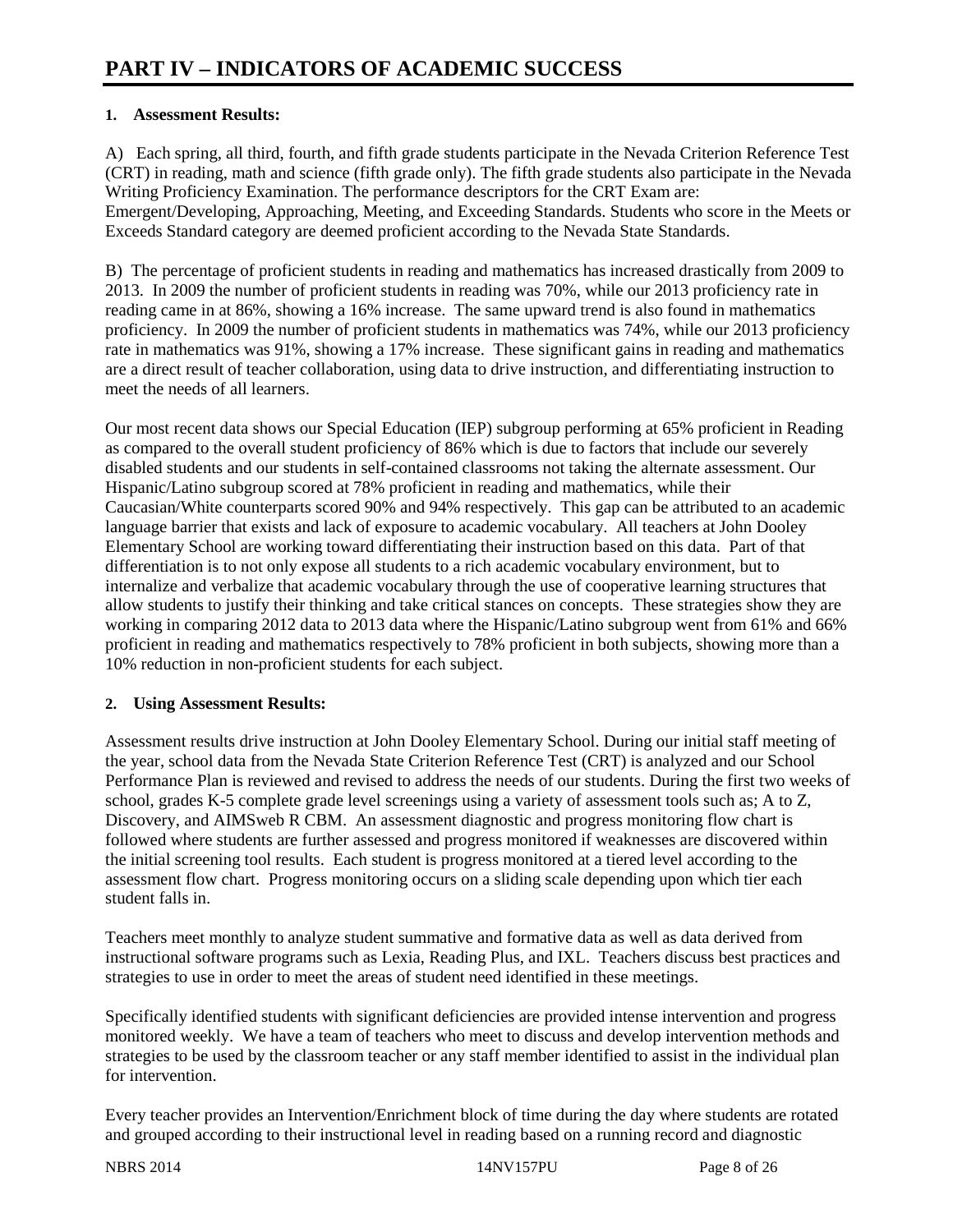assessment from Reading A to Z. The extra intense instruction is provided with a laser like focus in order to accelerate each students' learning path, whether they are at grade level, above grade level, or below. Teachers constantly analyze the data from these groups and move students accordingly in order to keep fluidity and a constant challenge for each individual student.

Parent communication is essential. Parents are kept informed throughout the school year with progress reports being sent home every three weeks. Discovery Education assessment reports and AIMSweb reports are discussed with parents and sent home every trimester in order to inform parents of their child's progress. Parents are also updated electronically through a system called ParentLink, so they can get information on their child's progress from not only their home computer, but also right on their cell phone.

### **3. Sharing Lessons Learned:**

At John Dooley Elementary school, part of our success is sharing and collaborating with other schools in our District. We are partners with two other elementary schools located in our performance zone where we meet monthly to share ideas and collaborate on school initiatives such as increasing the amount of cooperative learning strategies in our classrooms that will enable students to take a critical stance and justify their thinking. We collect and analyze our academic and staff data in order to identify strengths and weaknesses within our schools. Where Dooley Elementary School might be particularly strong in a certain area, it might be a weakness for another school and vice versa. We identify how we can help each other with particular areas and create an action plan that can involve shared staff development days, staff meetings, resource gathering, modeling, and professional development sessions. We also visit other schools and have an open door policy for schools to visit our classrooms. Teachers are encouraged to observe and collect data from other schools, so at times, teachers are given a substitute in their classroom in order to observe other classrooms not only within the building, but at our partner schools as well.

Several of our teachers are active within the district in providing their skills as site leaders for reading, mathematics, and science. We also have teachers that serve on district committees involving reading textbook adoptions and curriculum alignments.

Our school is part of a validation study for the Nevada Department of Education on a new teacher and administrator evaluation system that is to be implemented within the next two years. In this study, our teachers are participating in professional development sessions on the new evaluation system and our school provides feedback to a Regional Professional Development Department team as well as a state team in order to identify the infrastructure needed for successful implementation state-wide.

Our teachers work regularly with local universities to mentor and share best practices with observation, practicum and student teachers. Our administrators partner with a local university and community college to instruct and provide feedback to student teachers on the interview process and school selection. Collaboration is at the heart of John Dooley Elementary School's successes.

### **4. Engaging Families and Community:**

John Dooley Elementary School strives to involve all stakeholders to take ownership of student learning and school improvement. One of our greatest strategies is that we actively work toward making our families and community members feel welcomed and needed. We regularly ask for assistance from parents and the community and provide the training and tools in order to properly equip them to make a difference for every student when they volunteer. Our teachers have organized parent volunteer lists and sign-up sheets and encourage volunteers from a grass roots effort by calling, sending notes home, emailing, and even texting parents to ask for assistance with class incentives, reading, copying, and math fact practice. Many volunteers not only assist teachers with daily tasks like making copies and homework packets, but are willing to work directly with students to provide additional practice of skills taught in the classroom. They actively participate in the educational process to help our students achieve and subsequently model a respect for education.

Our community supports our school in a variety of ways. For instance, one local grocery store awarded us a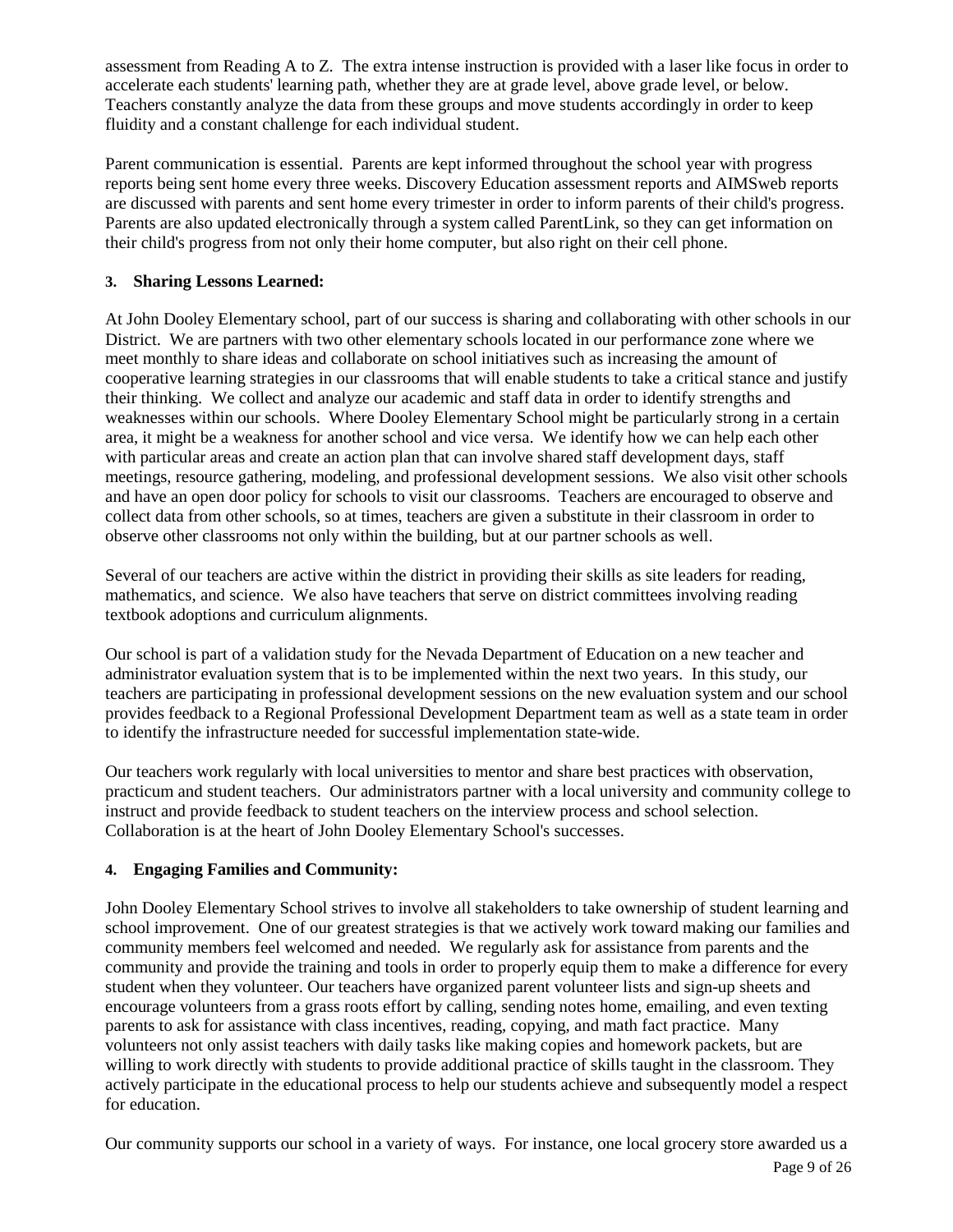check for \$1,000.00 to provide support with classroom materials, while another grocery store provided snacks for our students during testing. A donut shop donated donuts for a contest we created as a reading incentive where the students got to race the administration and teachers in eating a donut hanging from the lunchroom ceiling without using hands. Community members have even donated food and clothing for students in need as well as providing our PTA with items for our annual PTA raffle.

During Nevada Reading Week, we have many local "celebrities" read to classes, such as, fireman, police officers, district officials, and community officials. We even have the Mayor of Henderson, Andy Hafen, read to our students to inspire and encourage them to do their best every day.

Our PTA is instrumental in holding activities that encourage our parents and community to take ownership of student learning as well. The PTA organizes and advertises events such as Dads and Donuts, Moms and Muffins, Fall Festival, Picnic in the Park, Movie Night, and the 5th grade Sock-Hop. Our PTA also supports our school functions that promote community and parent involvement such as Monster Math Night, Literacy Night, Concert On the Greens, Spring Fling Talent Show, and Academic Night and Art Extravaganza.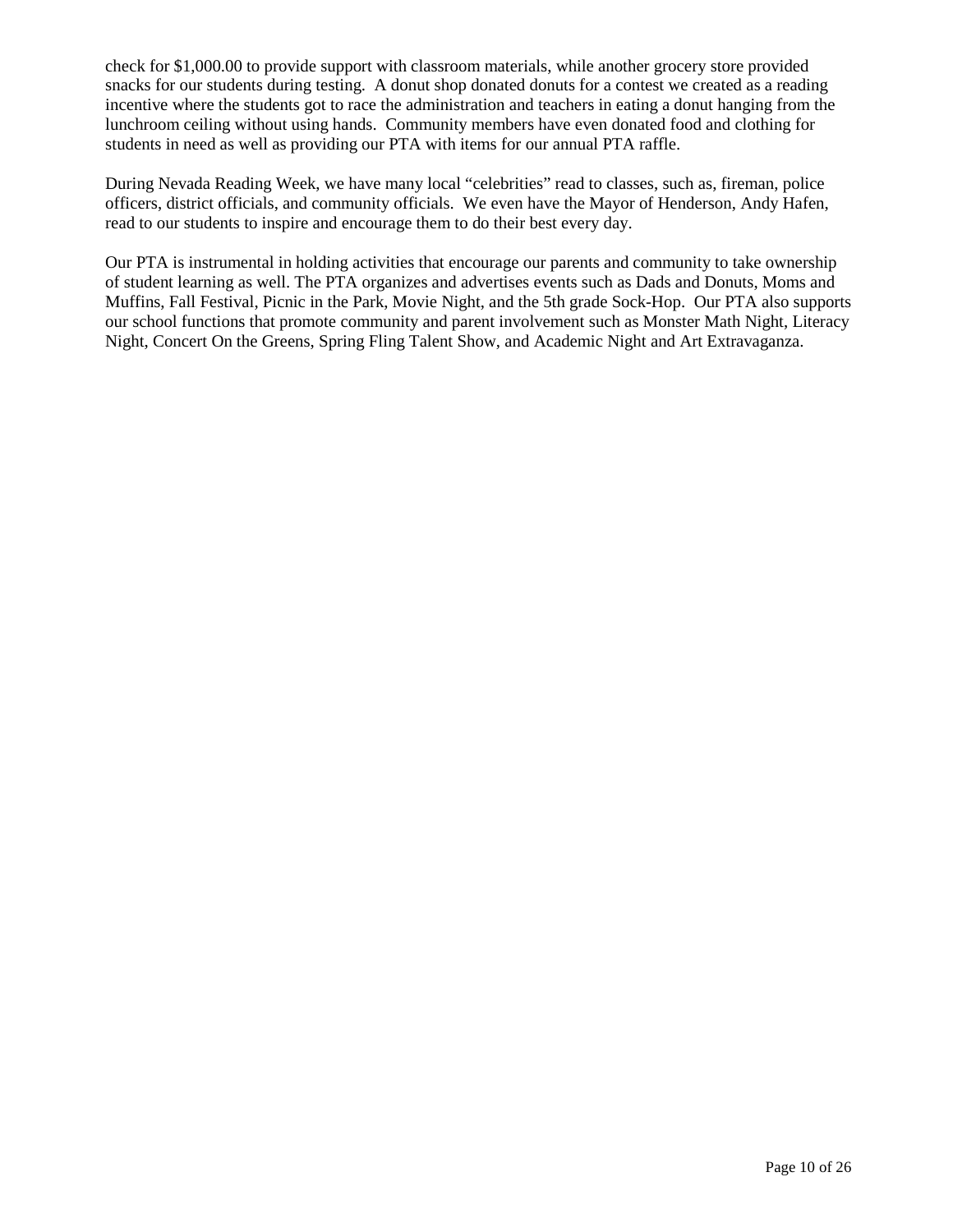### **1. Curriculum:**

The Common Core State Standards (CCSS) were adopted by the Nevada State Board of Education in October of 2010 and in grades K–8 are fully implemented for the 2013–14 school year. These standards are the foundation for curriculum design; instructional practice; and formative, interim, and summative assessments used at the state and local levels.

The Common Core State Standards Initiative was a state-led effort that established a single set of clear educational standards for kindergarten through 12th grade in English Language Arts and mathematics that states could voluntarily adopt. The standards were designed to ensure that students graduating from high school are prepared for credit bearing entry courses in college programs or to enter the workforce. The standards were designed to be clear and concise to ensure that parents, teachers, and students understand the expectations in reading, writing, speaking and listening, language and mathematics to be College and Career Ready.

John Dooley Elementary School follows the Nevada Academic Content Standards which includes the Common Core State Standards and the roll-put plan mentioned above. We use the Common Core Standards to plan instruction and all instruction follows the components of an effective lesson. We use our School Performance Framework and the Nevada Growth Model to assess academic growth.

At John Dooley Elementary School, we strive for science literacy in our students by using Full Option Science System modules and hands-on science experiences to build science foundational skills in physical, life, and earth science.

Mathematics instruction is allocated for 70 minutes daily. We rely heavily on NumberTalks to build a strong foundation in number sense with our students. All teachers provide hands-on, concrete examples balanced with algorithms and basic facts. They provide a variety of leveled activities to differentiate instruction. Teachers use various learning experiences to help students succeed in mathematics such as; direct instruction, guided practice, manipulatives, math journals, constructed response, and performance tasks that apply the standards in real world situations. We use a variety of resources to provide balanced mathematics experiences for our students which include programs such as enVisionMath, Investigations, Saxon Math, IXL, Numbertalks, and Discovery Education modules, probes, and streaming.

Teachers use a balanced literacy program that nurtures the love of reading and creates independent readers. The Daily 5 and Reading Cafe provide a concrete structure for balanced literacy essentials in centers that include read to self, read to a buddy, vocabulary and word work, literature circles, and guided groups. Teachers differentiate reading instruction by grouping the students into novel groups and/or literacy circles. All students participate in a 30 minute intervention/enrichment block where students are grouped according to their instructional level in reading. The extra intense instruction is provided with a laser like focus in order to accelerate each students' learning path, whether they are at grade level, above grade level, or below. Teachers constantly analyze the data from these groups and move students accordingly in order to keep fluidity and a constant challenge for each individual student. Teachers integrate science and social studies instruction into their reading block enabling them to teach thematically and integrate cultural awareness and current events.

Our Music program incorporates after school activities such as drums, choir, recorder, and guitar lessons. Students are encouraged to perform in a spring concert to showcase their talents, while our Art program integrates our content standards into every Art lesson with a culminating event at the end of the year called Academic Night and Art Extravaganza. Our Physical Education program encourages healthy lifestyles by promoting lifelong healthy habits with programs like our Route 66 jogging/walking program. Some students jog/walk over 200 miles in one school year. Our students are also encouraged to enjoy healthy activities by joining our jump rope and dance teams who travel to other schools to perform at sports events during half time.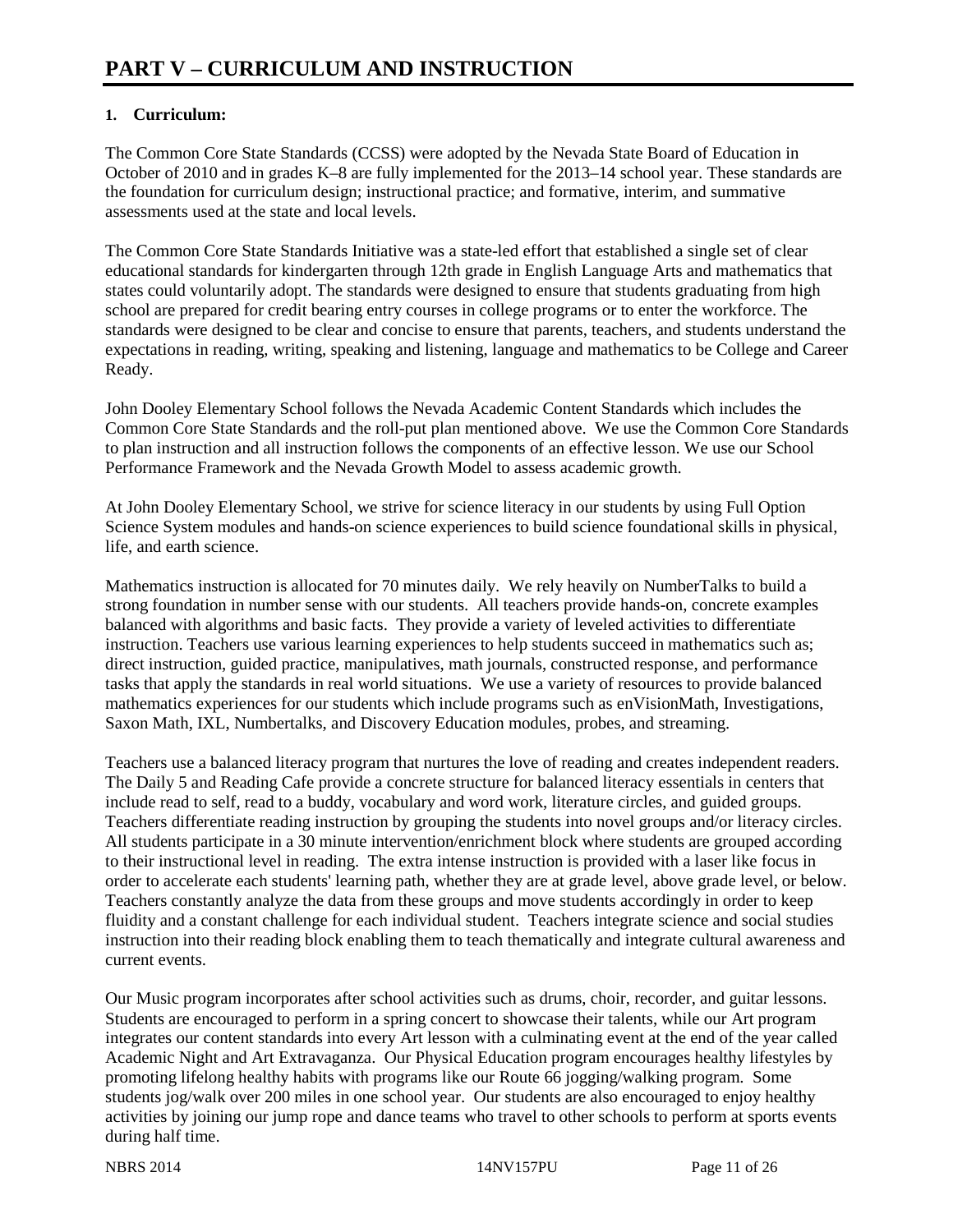#### **2. Reading/English:**

Teachers at John Dooley Elementary School use a balanced literacy program that nurtures the love of reading and creates independent readers. The Daily 5 and Reading Cafe provide a concrete structure for balanced literacy essentials in centers that include read to self, read to a buddy, vocabulary and word work, literature circles, and guided groups. Teachers differentiate reading instruction by grouping the students into novel groups and/or literacy circles. All students participate in a 30 minute intervention/enrichment block where students are grouped according to their instructional level in reading. The extra intense instruction is provided with a laser like focus in order to accelerate each students' learning path, whether they are at grade level, above grade level, or below. Teachers constantly analyze the data from these groups and move students accordingly in order to keep fluidity and a constant challenge for each individual student. Teachers integrate science and social studies instruction into their reading block enabling them to teach thematically and integrate cultural awareness and current events. Teachers devote 120 minutes per day to reading instruction and use a variety of programs such as Trophies, novel sets, easy readers, Lexia, Reading Plus, and Discovery Education probes and streaming in order to meet the needs of all students. Classrooms are equipped with mini libraries where books are leveled and easily accessible to students. We chose to provide students with a reading block that not only incorporates whole group reading time, but it heavily focuses on individual instructional levels in order to provide targeted efficient instruction.

#### **3. Mathematics:**

Mathematics instruction is allocated for 70 minutes daily. We rely heavily on NumberTalks to build a strong foundation in number sense with for our students. All teachers provide hands-on, concrete examples balanced with algorithms and basic facts. They provide a variety of leveled activities to differentiate instruction. Teachers use various learning experiences to help students succeed in mathematics such as; direct instruction, guided practice, manipulatives, math journals, constructed response, and performance tasks that apply the standards in real world situations. We use a variety of resources to provide balanced mathematics experiences for our students which include programs such as enVisionMath, Investigations, Saxon Math, IXL, Numbertalks, and Discovery Education modules, probes, and streaming. Teachers provide a block of time during their mathematics instruction in order to provide guided instructional groups based on individual student need. Our teachers utilize cooperative learning groups and Kagan structures in order to increase student engagement. One particular structure called Rally Coach is used in all subject areas, but it is particularly effective in mathematics instruction because it encourages students to take a critical stance on a concept and justify their thinking by coaching a partner through their thought process. The partner in turn must agree or disagree and provide their rationale for doing so. This structure provides rich classroom discussions and enables students to truly internalize concepts.

#### **4. Additional Curriculum Area:**

At John Dooley Elementary School, we strive to provide a positive learning environment and provide a solid educational foundation in all academic and social areas for each individual student. Our Fine Arts (art and music) and Physical Education programs engender a holistic educational experience where positive social interactions and a love of learning flourish. They provide students with the understanding that academics are not only important, but health and culture are essential for a balanced life. Our Music program incorporates after school activities such as drums, choir, recorder, and guitar lessons. A safe environment where students are encouraged and feel free to take risks is at the core of our music program. Each Friday is performance Friday where students can showcase a talent for each other. Students are also encouraged to perform in a spring concert to showcase their talents, The Visual Art program integrates our content standards into every art lesson. Our Art Department is passionate about integrating disciplines to encourage students to make reciprocal links between academic content and the fine arts. Visual arts, creativity, and the ability to make learning connections both in and out of the classroom are modeled and practiced. Critical thinking skills and creative problem solving are also emphasized. Students demonstrate their visual art skills to peers and family at a culminating annual event called Academic Night and The Art Extravaganza where every student has work displayed and juried by local artists and university level educators. Our Physical Education program encourages healthy lifestyles by promoting lifelong healthy habits with programs like our Route 66 jogging/walking program. Some students jog/walk over 200 miles in one school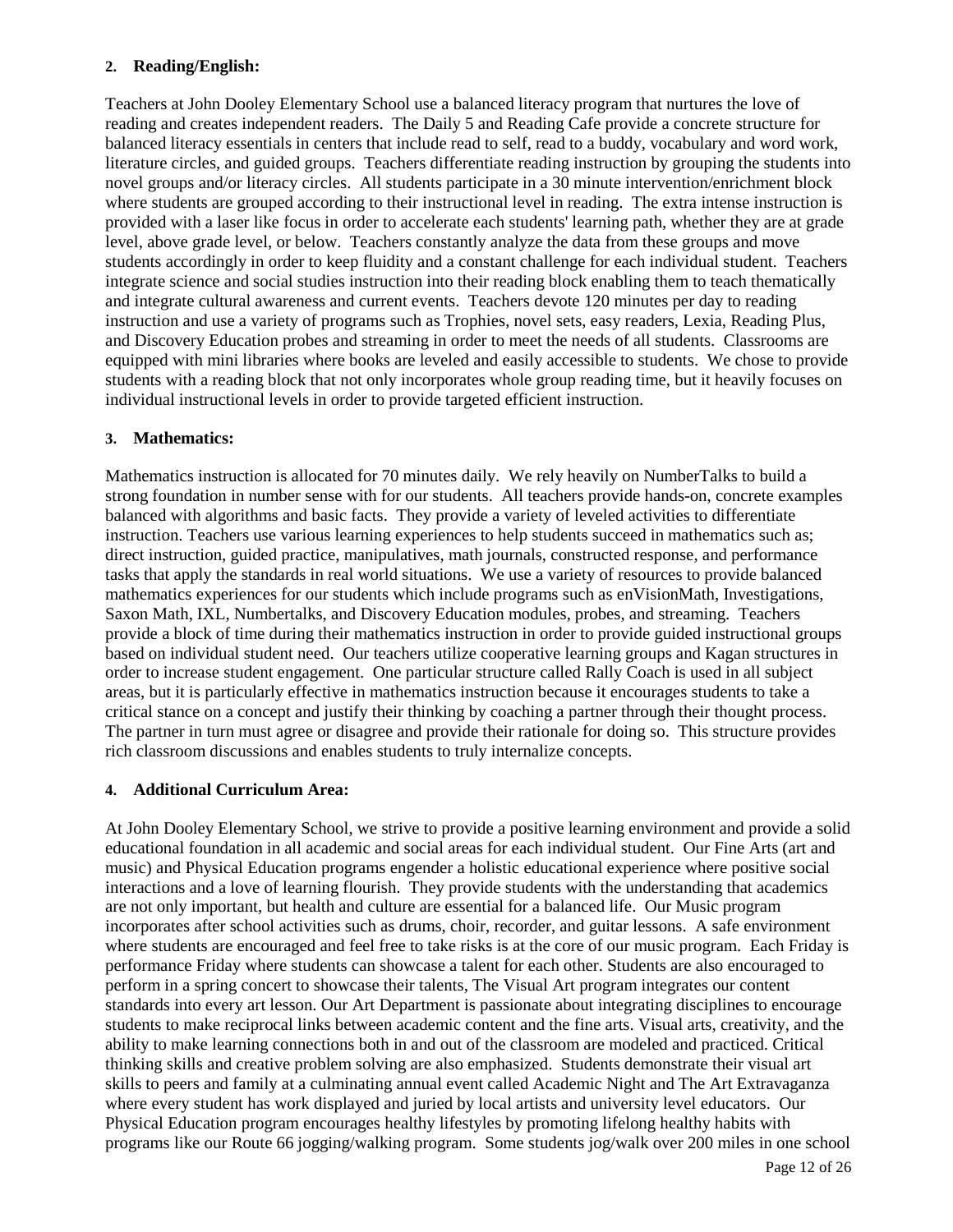year. Our students are also encouraged to enjoy healthy activities by joining our jump rope and dance teams who travel to other schools to perform at sports events during half time. Our Fine Arts and Physical Education programs are essential in creating a well rounded citizen in every student.

#### **5. Instructional Methods:**

An essential part of our mission statement focuses on each individual student, and that is exactly what every teacher hinges their instructional delivery on. Differentiated instruction is the cornerstone of our Intervention/Enrichment block. It permeates all levels of our tiered instruction approach. Our teachers use data, structures, and strategies in order to differentiate instruction. We analyze student data from a variety of sources and incorporate structures such as our Intervention/Enrichment block for reading and after-school mathematics intervention program. Once we have analyzed the data, we incorporate structures such as cooperative learning strategies (Kagan structures) as well as brain based learning strategies in order to scaffold instructional approaches.

Our teachers utilize cooperative learning groups and Kagan structures in order to increase student engagement. One particular structure called Rally Coach is used in all subject areas. The structure encourages students to take a critical stance on a concept and justify their thinking by coaching a partner through their thought process. The partner in turn must agree or disagree and provide their rationale for doing so. This structure provides rich classroom discussions and enables students to truly internalize concepts and give practice in metacognition.

We also incorporate technology in our instructional approaches in order to engage our 21st century learners. Each classroom is equipped with an iPad, ELMO, projector, laptop, and a computer center. Computer labs are still used on a daily basis during the Intervention/Enrichment block time until we are able to afford one to one devices for our students. Various software and web based programs are used during instruction as well as at home with programs such as TypingWeb.com, IXL math, Lexia, Reading Plus, Discovery Education streaming and Techbooks, InstaGrok, and iPad apps. We are continually pursuing technology based avenues to engage our students and build a strong technological foundation in order to give them greater access to the world around them.

#### **6. Professional Development:**

At John Dooley Elementary School, we pride ourselves on being life-long learners. Professional Development is essential to every teacher in order to keep up to date on the latest brain research, technology, content and strategies in order to ensure each student's success. We not only participate in district-wide professional development days 4 days per year, but we also provide on-going professional development at weekly staff meetings and have built-in a professional planning day in order to share best practices and learn new strategies.

All of our professional development topics are aligned with our initiatives in our School Performance Plan. Increasing student engagement, differentiating instruction, increasing student number sense, and implementing the Common Core State Standards have been in our School Performance Plan for the last two years. Professional development sessions on Kagan, brain based learning, school-wide instructional structures, data driven instruction, NumberTalks, Daily 5, Reading Cafe, and using CCSD's Curriculum Engine are all action steps directly aligning to our School Performance Plan goals and initiatives. We rely on district coaches, Regional Professional Development Department trainers, curriculum trainers, administration, consultants, other district teachers from other schools, and our own teachers to deliver the professional development content to the staff.

The quest to perfecting our craft is never ending. At Dooley Elementary School all staff continually train and learn new ways to reach all students.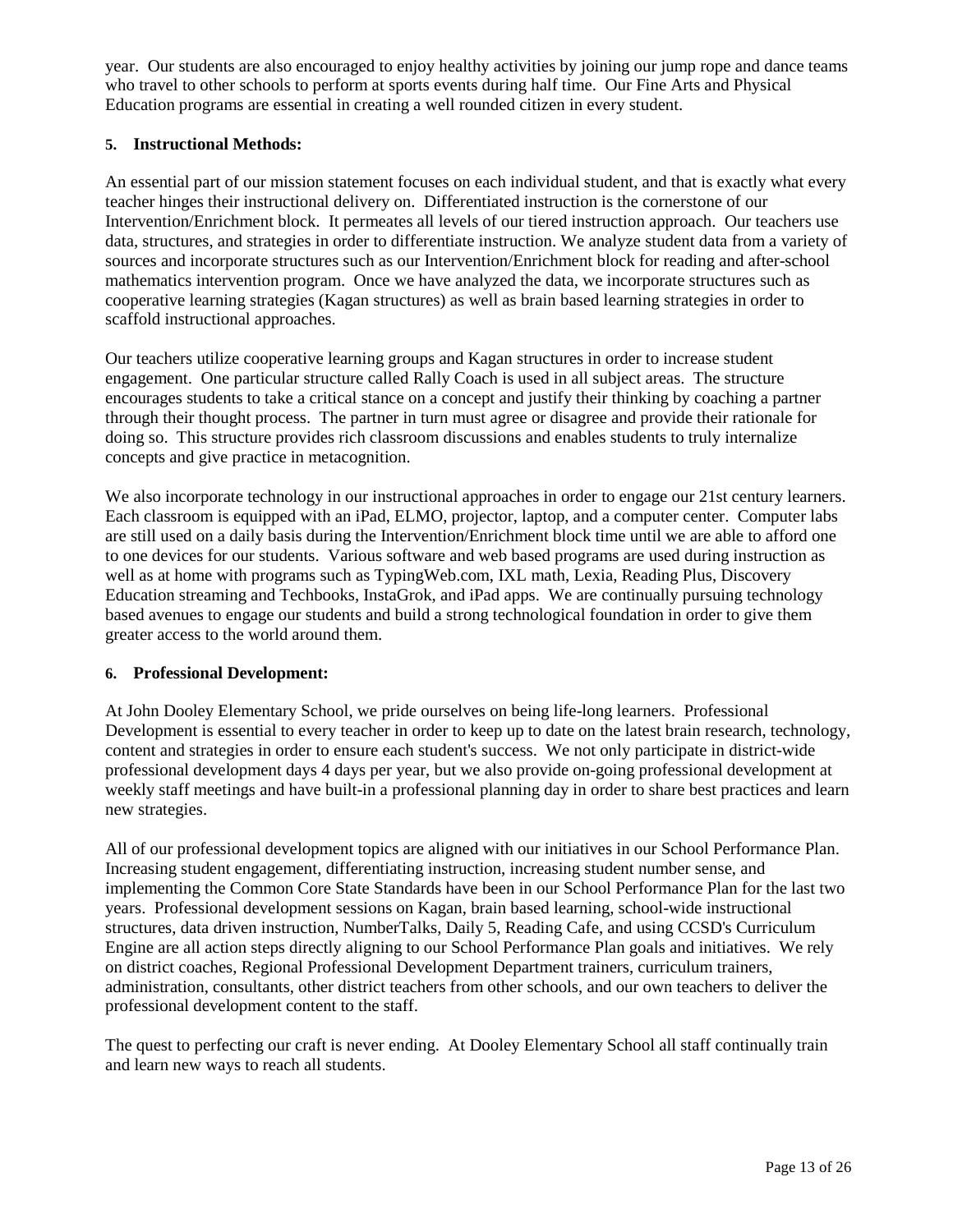#### **7. School Leadership**

The Principal of John Dooley Elementary School is only one piece of the "leadership pie." All stakeholders are involved in the decision making process of the school. The administration continually builds leadership capacity in the staff and parents through committee involvement, policy refinement, program implementations, and budgeting decisions.

Our leadership team is called the School Governance Team. This team is comprised of teachers, support staff, and parents. We meet monthly to discuss student initiatives, professional development needs, budgetary needs, policy and procedures and school-wide structures such as our Intervention/Enrichment block. The School Governance Team discusses, develops, and refines our School Performance Plan initiatives and goals.

The administration's primary role is to be a support system for the teachers in reaching the shared vision/mission of the school. Administration is there to provide resources, clarify expectations, develop and improve policies and procedures, provide an efficient environment, facilitate leadership roles and build leadership capacity amongst the staff. Written documents such as parent/student handbooks, staff handbooks, annual staff expectations, a master calendar, and weekly memos clarify policies and procedures, and provide a structure for disseminating information in an organized and efficient fashion.

Administration is highly visible and has an open door policy for teachers. Our first priority is our students and first responders are our teachers, so it is always a priority to be a sounding board for our teachers, listen to their needs, and connect them with the resources needed to provide individualized instruction for our students. Everything we do is what is good and right for students and is filtered through that philosophy.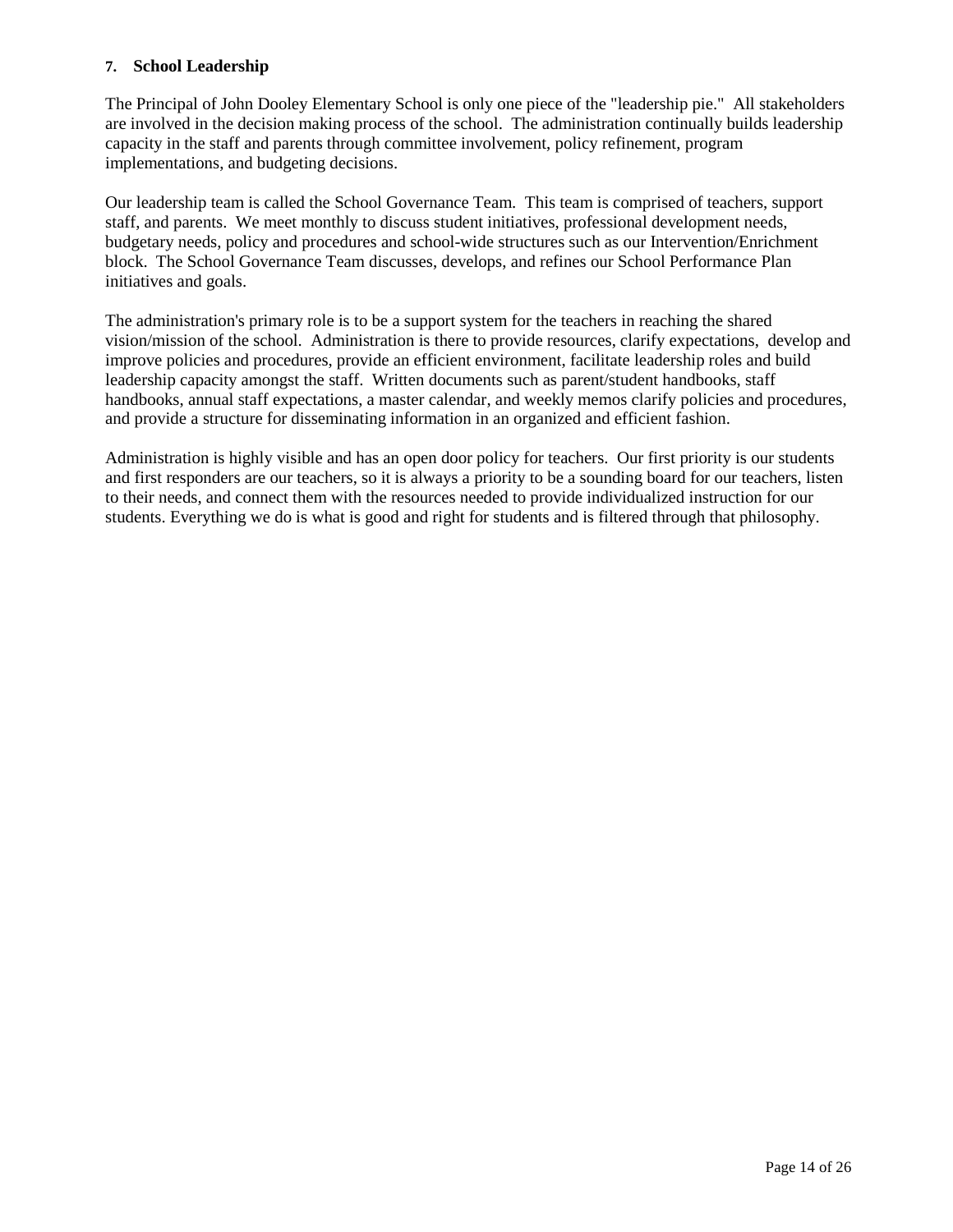**Subject:** <u>Math **Test:** Criterion Referenced Test (CRT)</u><br> **All Students Tested/Grade:** 3 **Edition/Publication Year:** 2013 Publisher: Nevada Department of Education

**Edition/Publication Year: 2013** 

| School Year                      | 2012-2013 | 2011-2012 | 2010-2011 | 2009-2010       | 2008-2009 |
|----------------------------------|-----------|-----------|-----------|-----------------|-----------|
| Testing month                    | Apr       | Mar       | Mar       | Jan             | Jan       |
| <b>SCHOOL SCORES*</b>            |           |           |           |                 |           |
| % Meets plus % Exceeds           | 92        | 84        | 78        | 74              | 73        |
| % Exceeds                        | 58        | 47        | 53        | $\overline{33}$ | 36        |
| Number of students tested        | 65        | 89        | 66        | 78              | 115       |
| Percent of total students tested | 100       | 100       | 100       | 100             | 100       |
| Number of students tested with   |           |           |           |                 |           |
| alternative assessment           |           |           |           |                 |           |
| % of students tested with        |           |           |           |                 |           |
| alternative assessment           |           |           |           |                 |           |
| <b>SUBGROUP SCORES</b>           |           |           |           |                 |           |
| 1. Free and Reduced-Price        |           |           |           |                 |           |
| Meals/Socio-Economic/            |           |           |           |                 |           |
| <b>Disadvantaged Students</b>    |           |           |           |                 |           |
| % Meets plus % Exceeds           | 91        | 80        |           | 55              |           |
| % Exceeds                        | 56        | 35        |           | 22              |           |
| Number of students tested        | 23        | 31        |           | 27              |           |
| 2. Students receiving Special    |           |           |           |                 |           |
| <b>Education</b>                 |           |           |           |                 |           |
| % Meets plus % Exceeds           |           |           |           |                 |           |
| % Exceeds                        |           |           |           |                 |           |
| Number of students tested        |           |           |           |                 |           |
| 3. English Language Learner      |           |           |           |                 |           |
| <b>Students</b>                  |           |           |           |                 |           |
| % Meets plus % Exceeds           |           |           |           |                 |           |
| % Exceeds                        |           |           |           |                 |           |
| Number of students tested        |           |           |           |                 |           |
| 4. Hispanic or Latino            |           |           |           |                 |           |
| <b>Students</b>                  |           |           |           |                 |           |
| % Meets plus % Exceeds           |           |           |           |                 |           |
| % Exceeds                        |           |           |           |                 |           |
| Number of students tested        |           |           |           |                 |           |
| 5. African-American              |           |           |           |                 |           |
| <b>Students</b>                  |           |           |           |                 |           |
| % Meets plus % Exceeds           |           |           |           |                 |           |
| % Exceeds                        |           |           |           |                 |           |
| Number of students tested        |           |           |           |                 |           |
| <b>6. Asian Students</b>         |           |           |           |                 |           |
| % Meets plus % Exceeds           |           |           |           |                 |           |
| % Exceeds                        |           |           |           |                 |           |
| Number of students tested        |           |           |           |                 |           |
| 7. American Indian or            |           |           |           |                 |           |
| <b>Alaska Native Students</b>    |           |           |           |                 |           |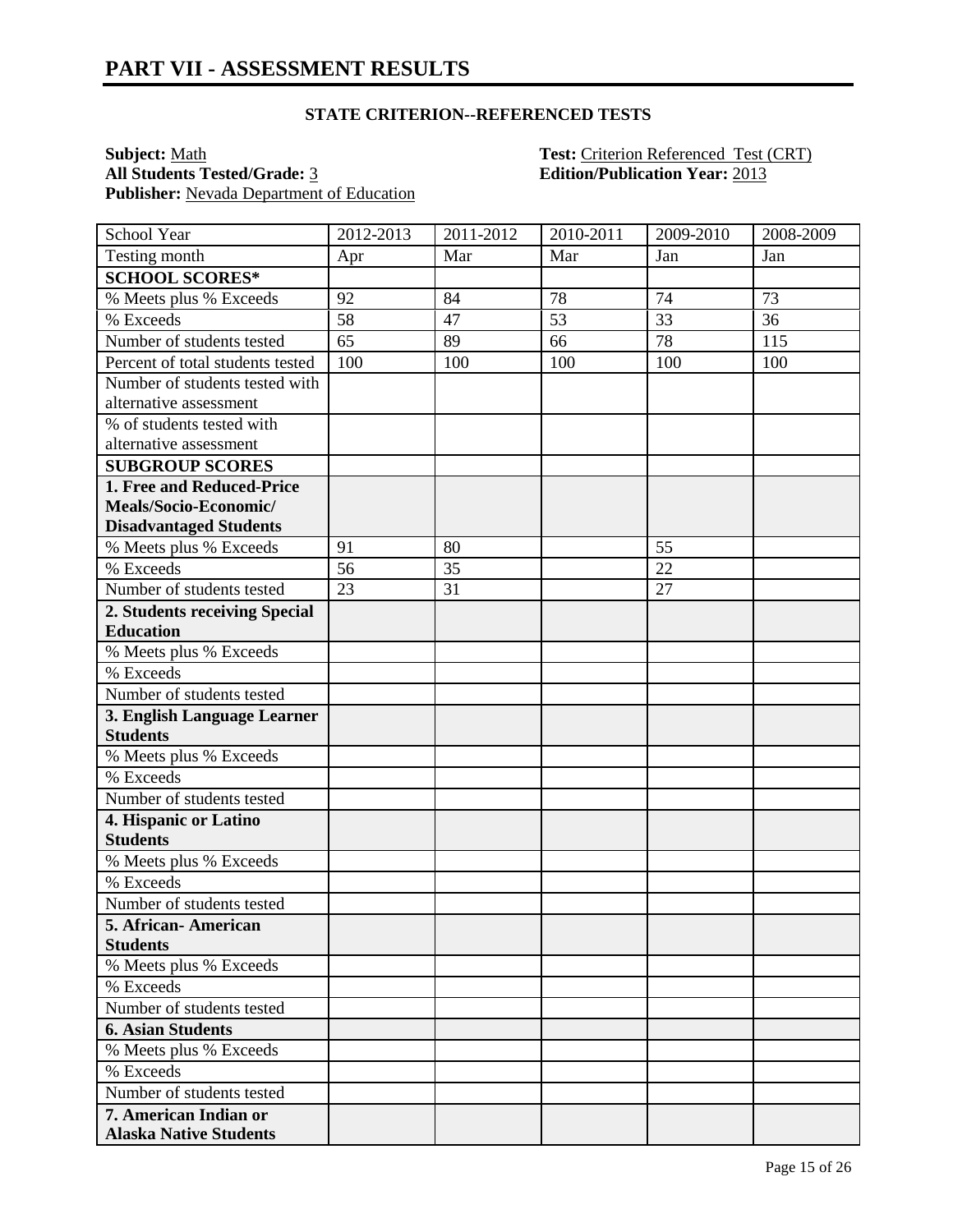| % Meets plus % Exceeds           |    |    |    |    |    |
|----------------------------------|----|----|----|----|----|
| % Exceeds                        |    |    |    |    |    |
| Number of students tested        |    |    |    |    |    |
| 8. Native Hawaiian or other      |    |    |    |    |    |
| <b>Pacific Islander Students</b> |    |    |    |    |    |
| % Meets plus % Exceeds           |    |    |    |    |    |
| % Exceeds                        |    |    |    |    |    |
| Number of students tested        |    |    |    |    |    |
| 9. White Students                |    |    |    |    |    |
| % Meets plus % Exceeds           | 93 | 89 | 79 | 78 | 75 |
| % Exceeds                        | 63 | 53 | 59 | 34 | 40 |
| Number of students tested        | 49 | 65 | 54 | 66 | 91 |
| 10. Two or More Races            |    |    |    |    |    |
| identified Students              |    |    |    |    |    |
| % Meets plus % Exceeds           |    |    |    |    |    |
| % Exceeds                        |    |    |    |    |    |
| Number of students tested        |    |    |    |    |    |
| 11. Other 1: Other 1             |    |    |    |    |    |
| % Meets plus % Exceeds           |    |    |    |    |    |
| % Exceeds                        |    |    |    |    |    |
| Number of students tested        |    |    |    |    |    |
| 12. Other 2: Other 2             |    |    |    |    |    |
| % Meets plus % Exceeds           |    |    |    |    |    |
| % Exceeds                        |    |    |    |    |    |
| Number of students tested        |    |    |    |    |    |
| 13. Other 3: Other 3             |    |    |    |    |    |
| % Meets plus % Exceeds           |    |    |    |    |    |
| % Exceeds                        |    |    |    |    |    |
| Number of students tested        |    |    |    |    |    |

**NOTES:** Data is not available for empty cells. There is no data available for ELL/Hispanic Latino, Special Education. While the total percentage is more than 10% for the school Pk-5th grade, it does not exceed 10% in of the grades 3rd-5th. Nevada reports data based on CRT assessments for 3rd-5th grade only.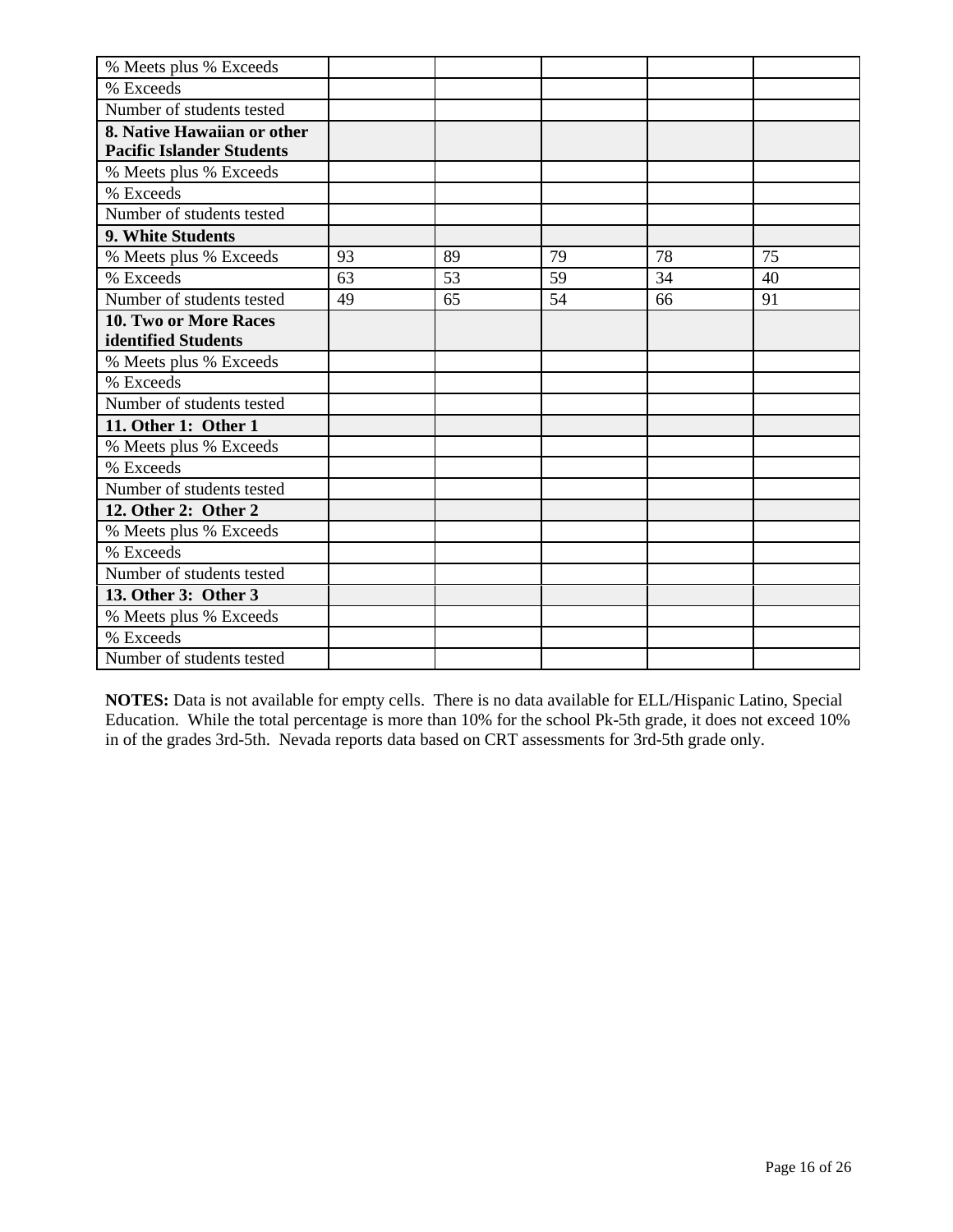#### **Subject:** <u>Math</u> **Test:** Criterion Referenced Test (CRT) **All Students Tested/Grade:** 4 **Edition/Publication Year:** 2013 Publisher: Nevada Department of Education

| School Year                      | 2012-2013 | 2011-2012      | 2010-2011 | 2009-2010 | 2008-2009 |
|----------------------------------|-----------|----------------|-----------|-----------|-----------|
| Testing month                    | Apr       | Apr            | Mar       | Mar       | Mar       |
| <b>SCHOOL SCORES*</b>            |           |                |           |           |           |
| % Meets plus % Exceeds           | 89        | 74             | 79        | 69        | 61        |
| % Exceeds                        | 30        | $8\,$          | 15        | $8\,$     | 22        |
| Number of students tested        | 92        | 79             | 82        | 123       | 70        |
| Percent of total students tested | 100       | 100            | 100       | 100       | 100       |
| Number of students tested with   |           |                |           |           |           |
| alternative assessment           |           |                |           |           |           |
| % of students tested with        |           |                |           |           |           |
| alternative assessment           |           |                |           |           |           |
| <b>SUBGROUP SCORES</b>           |           |                |           |           |           |
| 1. Free and Reduced-Price        |           |                |           |           |           |
| Meals/Socio-Economic/            |           |                |           |           |           |
| <b>Disadvantaged Students</b>    |           |                |           |           |           |
| % Meets plus % Exceeds           | 78        | 71             | 70        | 62        |           |
| % Exceeds                        | 13        | $\overline{7}$ | 16        | 6         |           |
| Number of students tested        | 37        | 28             | 24        | 29        |           |
| 2. Students receiving Special    |           |                |           |           |           |
| <b>Education</b>                 |           |                |           |           |           |
| % Meets plus % Exceeds           |           |                |           |           |           |
| % Exceeds                        |           |                |           |           |           |
| Number of students tested        |           |                |           |           |           |
| 3. English Language Learner      |           |                |           |           |           |
| <b>Students</b>                  |           |                |           |           |           |
| % Meets plus % Exceeds           |           |                |           |           |           |
| % Exceeds                        |           |                |           |           |           |
| Number of students tested        |           |                |           |           |           |
| 4. Hispanic or Latino            |           |                |           |           |           |
| <b>Students</b>                  |           |                |           |           |           |
| % Meets plus % Exceeds           |           |                |           |           |           |
| % Exceeds                        |           |                |           |           |           |
| Number of students tested        |           |                |           |           |           |
| 5. African-American              |           |                |           |           |           |
| <b>Students</b>                  |           |                |           |           |           |
| % Meets plus % Exceeds           |           |                |           |           |           |
| % Exceeds                        |           |                |           |           |           |
| Number of students tested        |           |                |           |           |           |
| <b>6. Asian Students</b>         |           |                |           |           |           |
| % Meets plus % Exceeds           |           |                |           |           |           |
| % Exceeds                        |           |                |           |           |           |
| Number of students tested        |           |                |           |           |           |
| 7. American Indian or            |           |                |           |           |           |
| <b>Alaska Native Students</b>    |           |                |           |           |           |
| % Meets plus % Exceeds           |           |                |           |           |           |
| % Exceeds                        |           |                |           |           |           |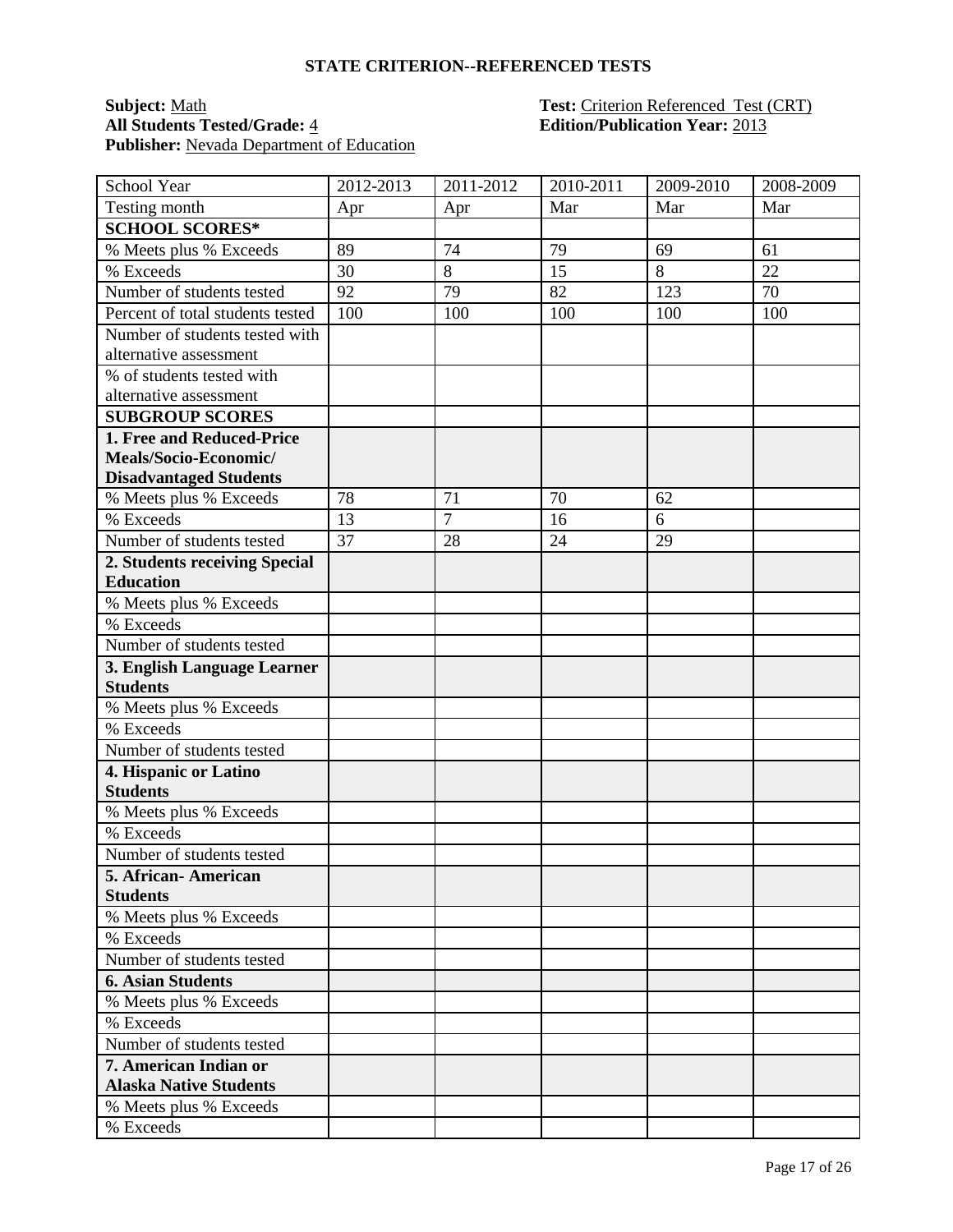| Number of students tested        |    |    |    |    |    |
|----------------------------------|----|----|----|----|----|
| 8. Native Hawaiian or other      |    |    |    |    |    |
| <b>Pacific Islander Students</b> |    |    |    |    |    |
| % Meets plus % Exceeds           |    |    |    |    |    |
| % Exceeds                        |    |    |    |    |    |
| Number of students tested        |    |    |    |    |    |
| 9. White Students                |    |    |    |    |    |
| % Meets plus % Exceeds           | 95 | 79 | 82 | 67 | 56 |
| % Exceeds                        | 37 | 9  | 15 | 8  | 21 |
| Number of students tested        | 62 | 62 | 64 | 96 | 55 |
| 10. Two or More Races            |    |    |    |    |    |
| identified Students              |    |    |    |    |    |
| % Meets plus % Exceeds           |    |    |    |    |    |
| % Exceeds                        |    |    |    |    |    |
| Number of students tested        |    |    |    |    |    |
| 11. Other 1: Other 1             |    |    |    |    |    |
| % Meets plus % Exceeds           |    |    |    |    |    |
| % Exceeds                        |    |    |    |    |    |
| Number of students tested        |    |    |    |    |    |
| 12. Other 2: Other 2             |    |    |    |    |    |
| % Meets plus % Exceeds           |    |    |    |    |    |
| % Exceeds                        |    |    |    |    |    |
| Number of students tested        |    |    |    |    |    |
| 13. Other 3: Other 3             |    |    |    |    |    |
| % Meets plus % Exceeds           |    |    |    |    |    |
| % Exceeds                        |    |    |    |    |    |
| Number of students tested        |    |    |    |    |    |

**NOTES:** Data is not available for empty cells. There is no data available for ELL/Hispanic Latino, Special Education. While the total percentage is more than 10% for the school Pk-5th grade, it does not exceed 10% in of the grades 3rd-5th. Nevada reports data based on CRT assessments for 3rd-5th grade only.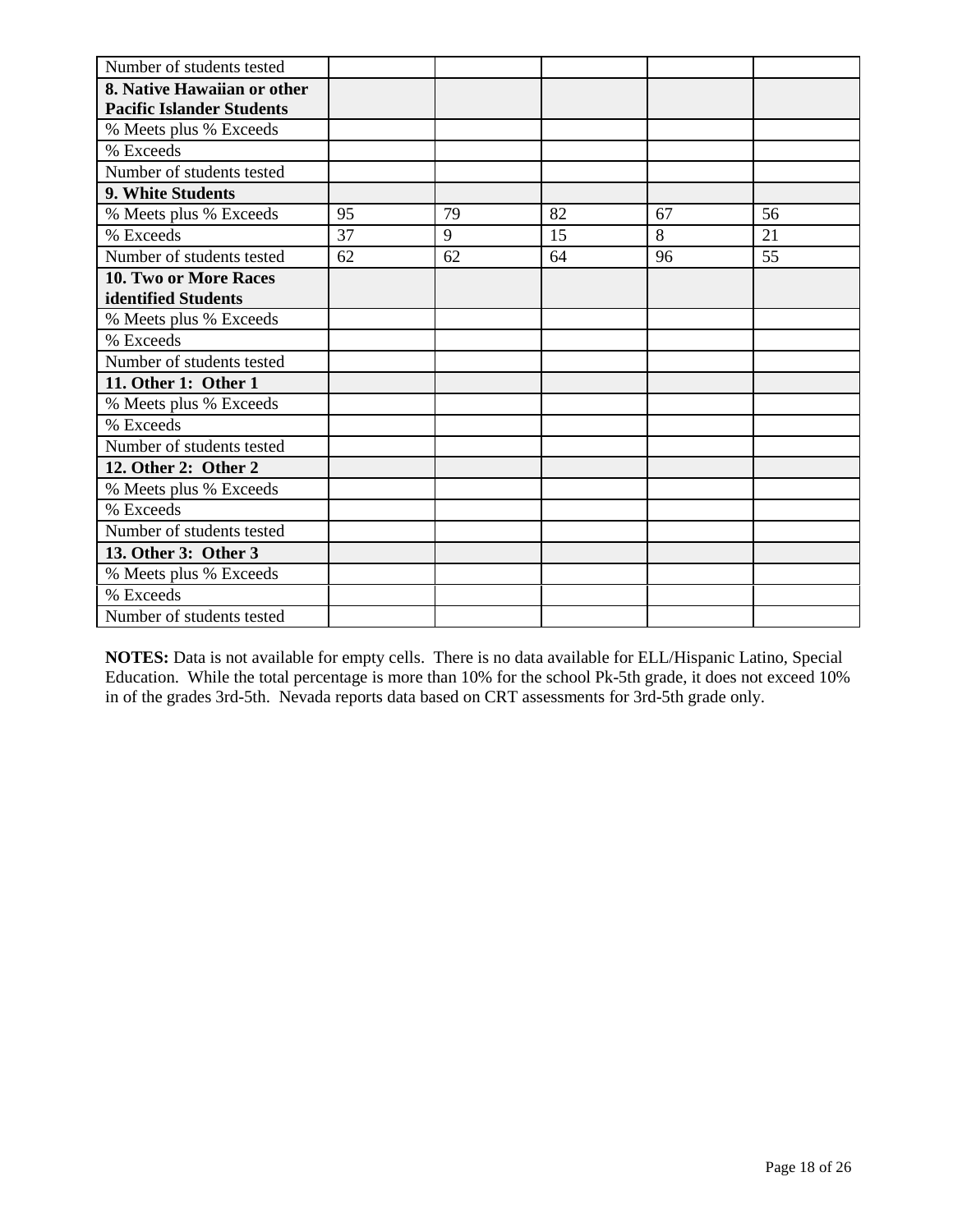#### **Subject:** <u>Math</u> **Test:** Criterion Referenced Test (CRT) **All Students Tested/Grade:** 5 **Edition/Publication Year:** 2013 Publisher: Nevada Department of Education

| School Year                      | 2012-2013 | 2011-2012 | 2010-2011      | 2009-2010      | 2008-2009 |
|----------------------------------|-----------|-----------|----------------|----------------|-----------|
| Testing month                    | Apr       | Apr       | Mar            | Mar            | Mar       |
| <b>SCHOOL SCORES*</b>            |           |           |                |                |           |
| % Meets plus % Exceeds           | 88        | 89        | 85             | 79             | 75        |
| % Exceeds                        | 10        | 9         | $\overline{4}$ | $\overline{2}$ | 17        |
| Number of students tested        | 69        | 88        | 122            | 78             | 87        |
| Percent of total students tested | 100       | 100       | 99             | 100            | 100       |
| Number of students tested with   |           |           |                |                |           |
| alternative assessment           |           |           |                |                |           |
| % of students tested with        |           |           |                |                |           |
| alternative assessment           |           |           |                |                |           |
| <b>SUBGROUP SCORES</b>           |           |           |                |                |           |
| 1. Free and Reduced-Price        |           |           |                |                |           |
| Meals/Socio-Economic/            |           |           |                |                |           |
| <b>Disadvantaged Students</b>    |           |           |                |                |           |
| % Meets plus % Exceeds           | 85        | 80        | 90             | 66             |           |
| % Exceeds                        | 15        | 9         | 6              |                |           |
| Number of students tested        | 20        | 31        | 31             | 21             |           |
| 2. Students receiving Special    |           |           |                |                |           |
| <b>Education</b>                 |           |           |                |                |           |
| % Meets plus % Exceeds           |           |           |                |                |           |
| % Exceeds                        |           |           |                |                |           |
| Number of students tested        |           |           |                |                |           |
| 3. English Language Learner      |           |           |                |                |           |
| <b>Students</b>                  |           |           |                |                |           |
| % Meets plus % Exceeds           |           |           |                |                |           |
| % Exceeds                        |           |           |                |                |           |
| Number of students tested        |           |           |                |                |           |
| 4. Hispanic or Latino            |           |           |                |                |           |
| <b>Students</b>                  |           |           |                |                |           |
| % Meets plus % Exceeds           |           |           |                |                |           |
| % Exceeds                        |           |           |                |                |           |
| Number of students tested        |           |           |                |                |           |
| 5. African-American              |           |           |                |                |           |
| <b>Students</b>                  |           |           |                |                |           |
| % Meets plus % Exceeds           |           |           |                |                |           |
| % Exceeds                        |           |           |                |                |           |
| Number of students tested        |           |           |                |                |           |
| <b>6. Asian Students</b>         |           |           |                |                |           |
| % Meets plus % Exceeds           |           |           |                |                |           |
| % Exceeds                        |           |           |                |                |           |
| Number of students tested        |           |           |                |                |           |
| 7. American Indian or            |           |           |                |                |           |
| <b>Alaska Native Students</b>    |           |           |                |                |           |
| % Meets plus % Exceeds           |           |           |                |                |           |
| % Exceeds                        |           |           |                |                |           |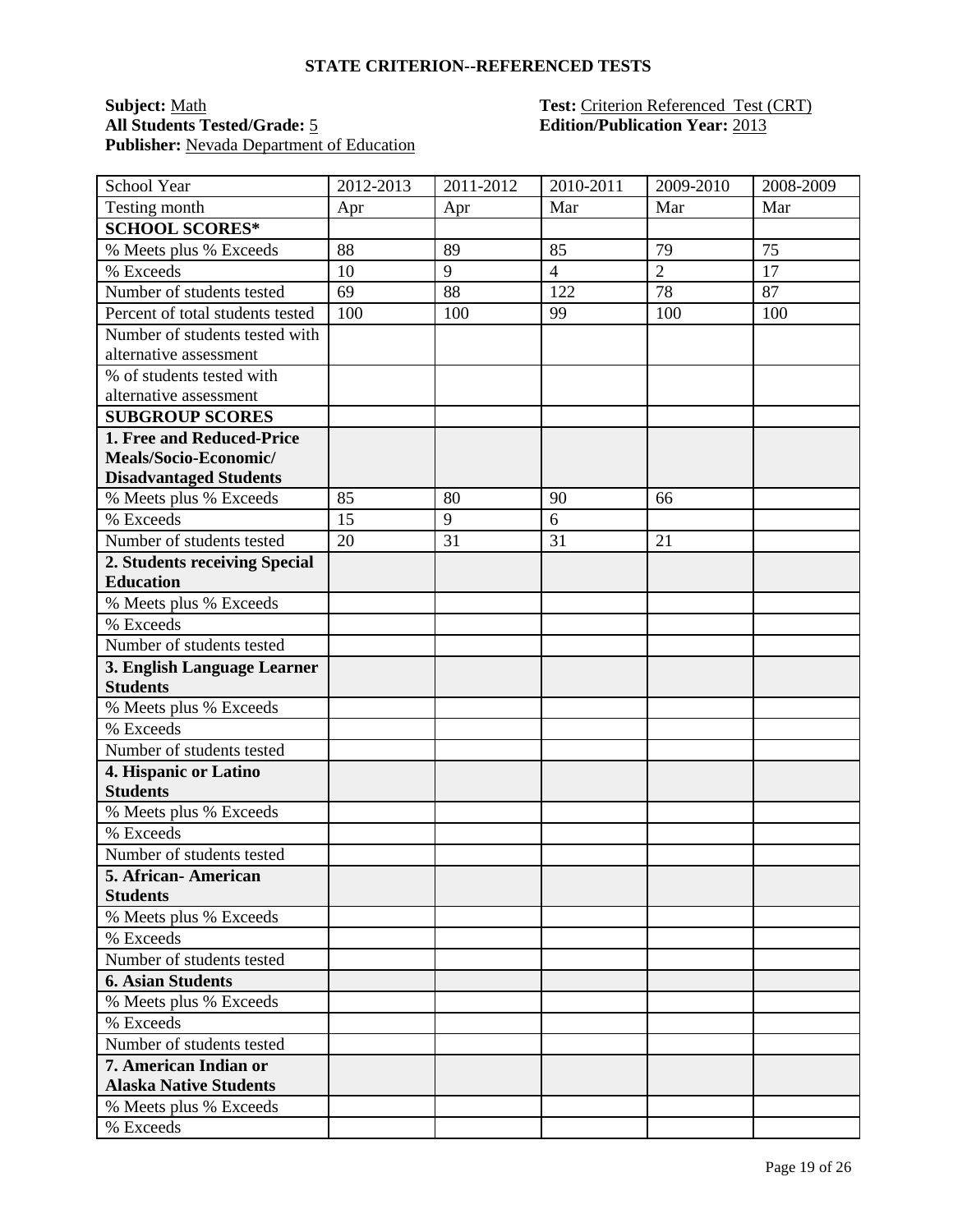| Number of students tested        |    |    |                |    |    |
|----------------------------------|----|----|----------------|----|----|
| 8. Native Hawaiian or other      |    |    |                |    |    |
| <b>Pacific Islander Students</b> |    |    |                |    |    |
| % Meets plus % Exceeds           |    |    |                |    |    |
| % Exceeds                        |    |    |                |    |    |
| Number of students tested        |    |    |                |    |    |
| 9. White Students                |    |    |                |    |    |
| % Meets plus % Exceeds           | 93 | 93 | 88             | 82 | 73 |
| % Exceeds                        | 12 | 10 | $\overline{4}$ | 3  | 19 |
| Number of students tested        | 58 | 64 | 94             | 57 | 72 |
| 10. Two or More Races            |    |    |                |    |    |
| identified Students              |    |    |                |    |    |
| % Meets plus % Exceeds           |    |    |                |    |    |
| % Exceeds                        |    |    |                |    |    |
| Number of students tested        |    |    |                |    |    |
| 11. Other 1: Other 1             |    |    |                |    |    |
| % Meets plus % Exceeds           |    |    |                |    |    |
| % Exceeds                        |    |    |                |    |    |
| Number of students tested        |    |    |                |    |    |
| 12. Other 2: Other 2             |    |    |                |    |    |
| % Meets plus % Exceeds           |    |    |                |    |    |
| % Exceeds                        |    |    |                |    |    |
| Number of students tested        |    |    |                |    |    |
| 13. Other 3: Other 3             |    |    |                |    |    |
| % Meets plus % Exceeds           |    |    |                |    |    |
| % Exceeds                        |    |    |                |    |    |
| Number of students tested        |    |    |                |    |    |

**NOTES:** Data is not available for empty cells. There is no data available for ELL/Hispanic Latino, Special Education. While the total percentage is more than 10% for the school Pk-5th grade, it does not exceed 10% in of the grades 3rd-5th. Nevada reports data based on CRT assessments for 3rd-5th grade only.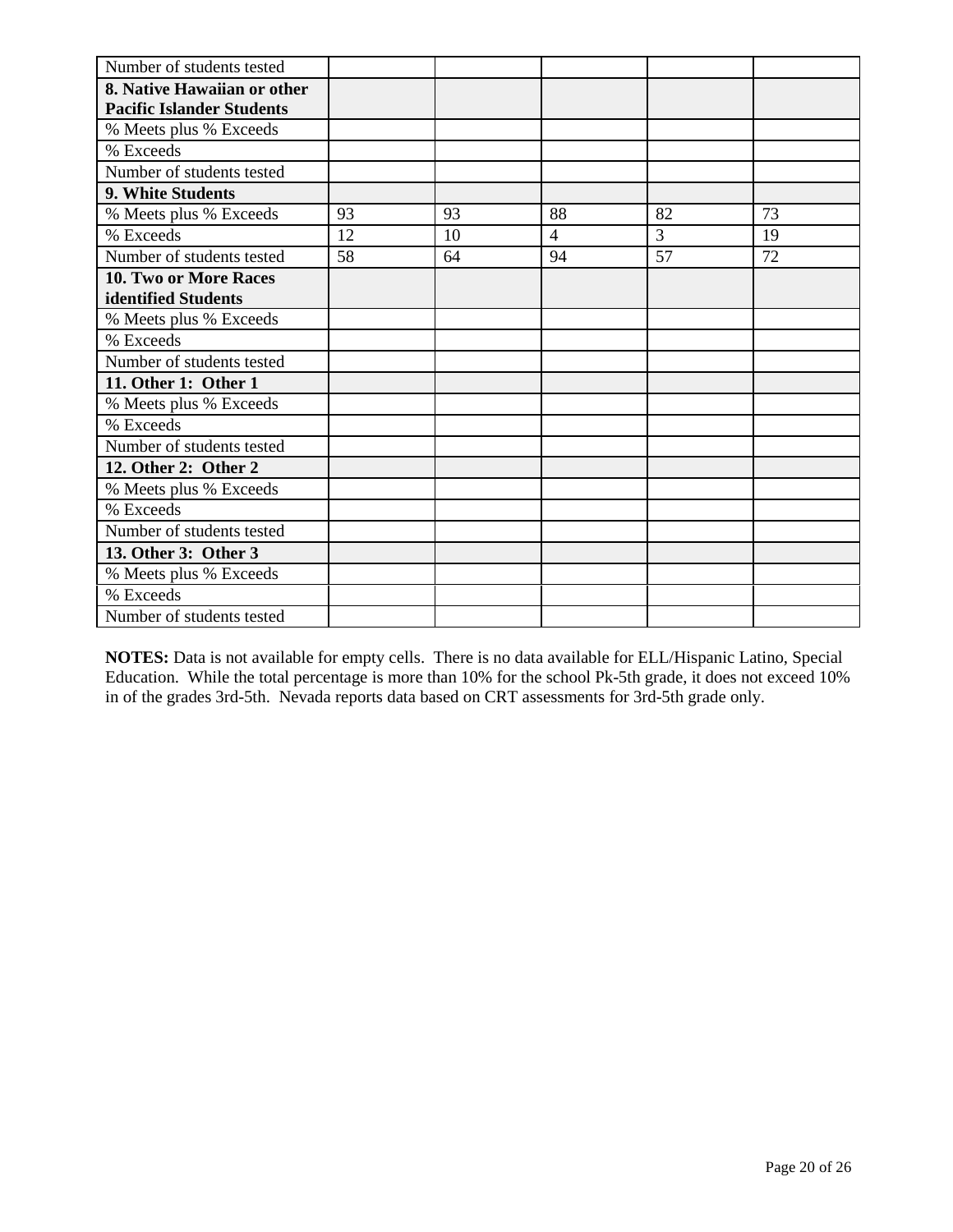#### **Subject:** <u>Reading/ELA</u> **Test:** Criterion Referenced Test (CRT) **All Students Tested/Grade:** 3 **Edition/Publication Year:** 2013 Publisher: Nevada Department of Education

| School Year                      | 2012-2013 | 2011-2012 | 2010-2011 | 2009-2010 | 2008-2009 |
|----------------------------------|-----------|-----------|-----------|-----------|-----------|
| Testing month                    | Apr       | Apr       | Mar       | Mar       | Mar       |
| <b>SCHOOL SCORES*</b>            |           |           |           |           |           |
| % Meets plus % Exceeds           | 83        | 70        | 71        | 66        | 75        |
| % Exceeds                        | 44        | 32        | 32        | 35        | 42        |
| Number of students tested        | 65        | 90        | 67        | 81        | 114       |
| Percent of total students tested | 100       | 100       | 100       | 100       | 100       |
| Number of students tested with   |           |           |           |           |           |
| alternative assessment           |           |           |           |           |           |
| % of students tested with        |           |           |           |           |           |
| alternative assessment           |           |           |           |           |           |
| <b>SUBGROUP SCORES</b>           |           |           |           |           |           |
| 1. Free and Reduced-Price        |           |           |           |           |           |
| Meals/Socio-Economic/            |           |           |           |           |           |
| <b>Disadvantaged Students</b>    |           |           |           |           |           |
| % Meets plus % Exceeds           | 78        | 67        |           | 51        |           |
| % Exceeds                        | 39        | 29        |           | 18        |           |
| Number of students tested        | 23        | 31        |           | 27        |           |
| 2. Students receiving Special    |           |           |           |           |           |
| <b>Education</b>                 |           |           |           |           |           |
| % Meets plus % Exceeds           |           |           |           |           |           |
| % Exceeds                        |           |           |           |           |           |
| Number of students tested        |           |           |           |           |           |
| 3. English Language Learner      |           |           |           |           |           |
| <b>Students</b>                  |           |           |           |           |           |
| % Meets plus % Exceeds           |           |           |           |           |           |
| % Exceeds                        |           |           |           |           |           |
| Number of students tested        |           |           |           |           |           |
| 4. Hispanic or Latino            |           |           |           |           |           |
| <b>Students</b>                  |           |           |           |           |           |
| % Meets plus % Exceeds           |           |           |           |           |           |
| % Exceeds                        |           |           |           |           |           |
| Number of students tested        |           |           |           |           |           |
| 5. African-American              |           |           |           |           |           |
| <b>Students</b>                  |           |           |           |           |           |
| % Meets plus % Exceeds           |           |           |           |           |           |
| % Exceeds                        |           |           |           |           |           |
| Number of students tested        |           |           |           |           |           |
| <b>6. Asian Students</b>         |           |           |           |           |           |
| % Meets plus % Exceeds           |           |           |           |           |           |
| % Exceeds                        |           |           |           |           |           |
| Number of students tested        |           |           |           |           |           |
| 7. American Indian or            |           |           |           |           |           |
| <b>Alaska Native Students</b>    |           |           |           |           |           |
| % Meets plus % Exceeds           |           |           |           |           |           |
| % Exceeds                        |           |           |           |           |           |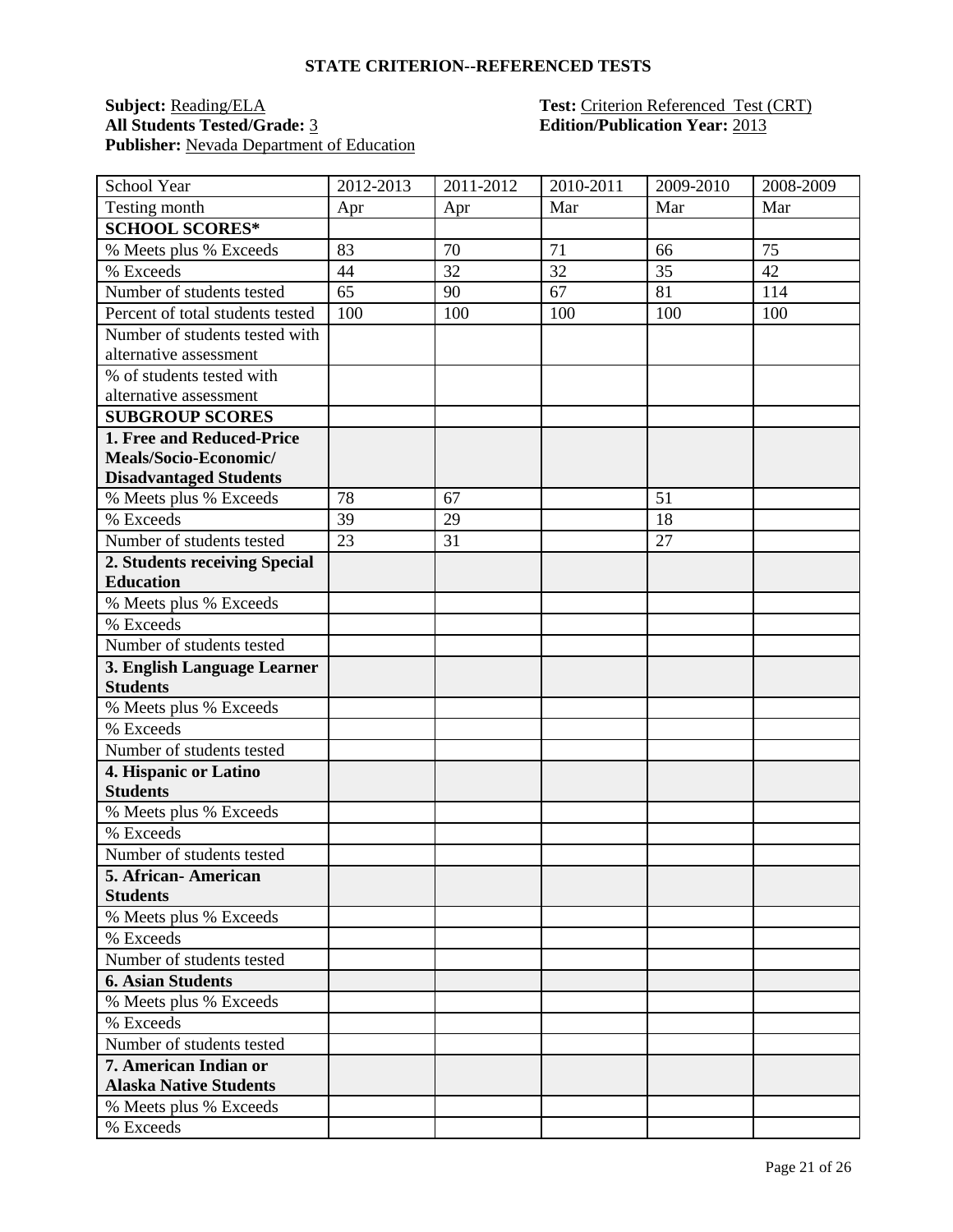| Number of students tested        |    |    |    |    |    |
|----------------------------------|----|----|----|----|----|
| 8. Native Hawaiian or other      |    |    |    |    |    |
| <b>Pacific Islander Students</b> |    |    |    |    |    |
| % Meets plus % Exceeds           |    |    |    |    |    |
| % Exceeds                        |    |    |    |    |    |
| Number of students tested        |    |    |    |    |    |
| 9. White Students                |    |    |    |    |    |
| % Meets plus % Exceeds           | 85 | 78 | 70 | 68 | 76 |
| % Exceeds                        | 44 | 41 | 30 | 39 | 40 |
| Number of students tested        | 49 | 65 | 55 | 66 | 91 |
| 10. Two or More Races            |    |    |    |    |    |
| identified Students              |    |    |    |    |    |
| % Meets plus % Exceeds           |    |    |    |    |    |
| % Exceeds                        |    |    |    |    |    |
| Number of students tested        |    |    |    |    |    |
| 11. Other 1: Other 1             |    |    |    |    |    |
| % Meets plus % Exceeds           |    |    |    |    |    |
| % Exceeds                        |    |    |    |    |    |
| Number of students tested        |    |    |    |    |    |
| 12. Other 2: Other 2             |    |    |    |    |    |
| % Meets plus % Exceeds           |    |    |    |    |    |
| % Exceeds                        |    |    |    |    |    |
| Number of students tested        |    |    |    |    |    |
| 13. Other 3: Other 3             |    |    |    |    |    |
| % Meets plus % Exceeds           |    |    |    |    |    |
| % Exceeds                        |    |    |    |    |    |
| Number of students tested        |    |    |    |    |    |

**NOTES:** Data is not available for empty cells. There is no data available for ELL/Hispanic Latino, Special Education. While the total percentage is more than 10% for the school Pk-5th grade, it does not exceed 10% in of the grades 3rd-5th. Nevada reports data based on CRT assessments for 3rd-5th grade only.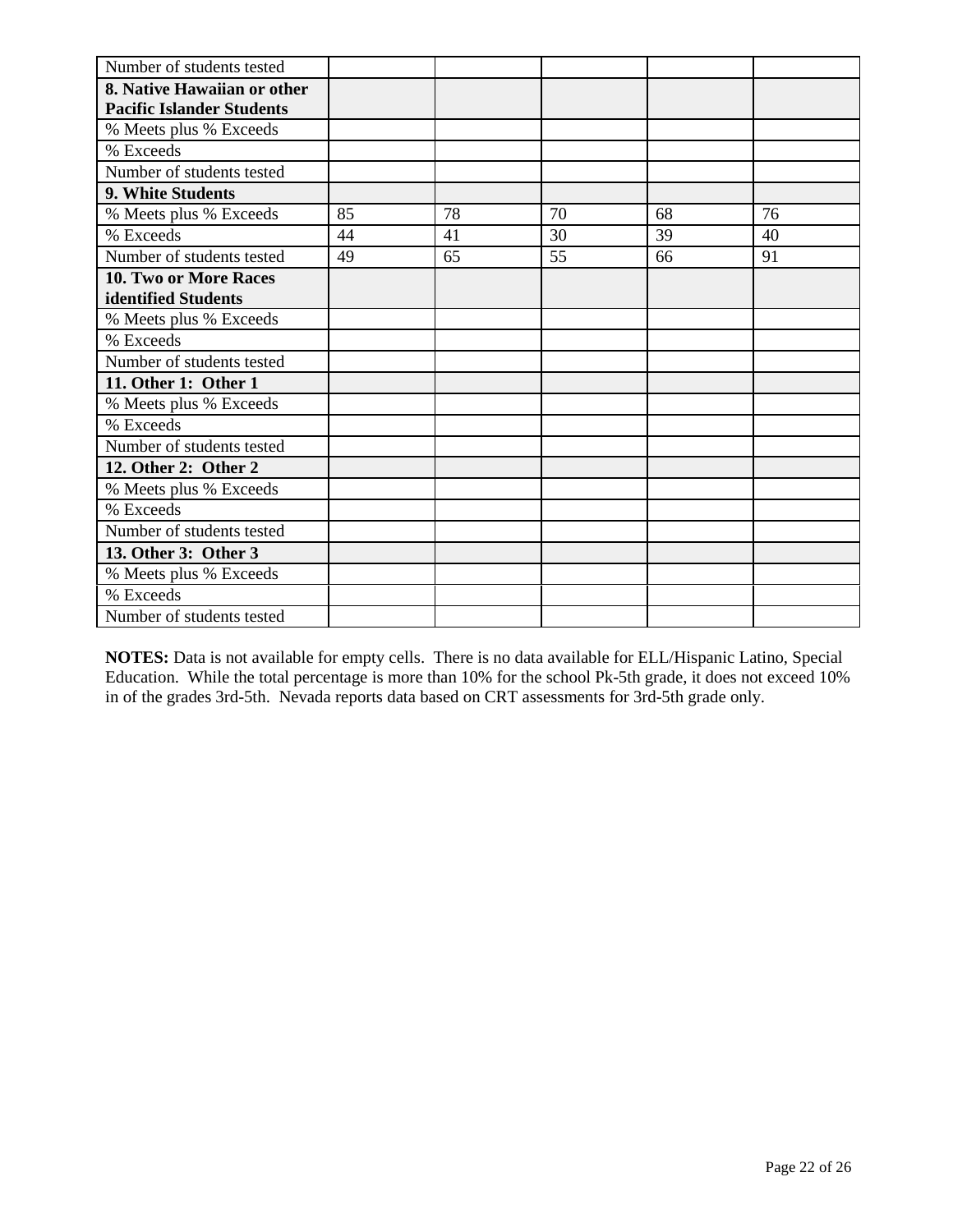## **Subject:** <u>Reading/ELA</u> **Test:** Criterion Referenced Test (CRT)<br> **All Students Tested/Grade:** 4 **Edition/Publication Year:** 2013 Publisher: Nevada Department of Education

# **All Students Tested/Grade:** 4 **Edition/Publication Year:** 2013

| School Year                      | 2012-2013 | 2011-2012      | 2010-2011 | 2009-2010 | 2008-2009 |
|----------------------------------|-----------|----------------|-----------|-----------|-----------|
| Testing month                    | Apr       | Apr            | Mar       | Mar       | Mar       |
| <b>SCHOOL SCORES*</b>            |           |                |           |           |           |
| % Meets plus % Exceeds           | 87        | 65             | 73        | 74        | 71        |
| % Exceeds                        | 43        | 11             | 18        | 23        | 14        |
| Number of students tested        | 92        | 69             | 82        | 123       | 70        |
| Percent of total students tested | 100       | 100            | 100       | 100       | 100       |
| Number of students tested with   |           |                |           |           |           |
| alternative assessment           |           |                |           |           |           |
| % of students tested with        |           |                |           |           |           |
| alternative assessment           |           |                |           |           |           |
| <b>SUBGROUP SCORES</b>           |           |                |           |           |           |
| 1. Free and Reduced-Price        |           |                |           |           |           |
| Meals/Socio-Economic/            |           |                |           |           |           |
| <b>Disadvantaged Students</b>    |           |                |           |           |           |
| % Meets plus % Exceeds           | 78        | 53             | 66        | 62        |           |
| % Exceeds                        | 29        | $\overline{7}$ | 16        | 24        |           |
| Number of students tested        | 37        | 28             | 24        | 29        |           |
| 2. Students receiving Special    |           |                |           |           |           |
| <b>Education</b>                 |           |                |           |           |           |
| % Meets plus % Exceeds           |           |                |           |           |           |
| % Exceeds                        |           |                |           |           |           |
| Number of students tested        |           |                |           |           |           |
| 3. English Language Learner      |           |                |           |           |           |
| <b>Students</b>                  |           |                |           |           |           |
| % Meets plus % Exceeds           |           |                |           |           |           |
| % Exceeds                        |           |                |           |           |           |
| Number of students tested        |           |                |           |           |           |
| 4. Hispanic or Latino            |           |                |           |           |           |
| <b>Students</b>                  |           |                |           |           |           |
| % Meets plus % Exceeds           | 70        |                |           | 60        |           |
| % Exceeds                        | 25        |                |           | 20        |           |
| Number of students tested        | 20        |                |           | 20        |           |
| 5. African-American              |           |                |           |           |           |
| <b>Students</b>                  |           |                |           |           |           |
| % Meets plus % Exceeds           |           |                |           |           |           |
| % Exceeds                        |           |                |           |           |           |
| Number of students tested        |           |                |           |           |           |
| <b>6. Asian Students</b>         |           |                |           |           |           |
| % Meets plus % Exceeds           |           |                |           |           |           |
| % Exceeds                        |           |                |           |           |           |
| Number of students tested        |           |                |           |           |           |
| 7. American Indian or            |           |                |           |           |           |
| <b>Alaska Native Students</b>    |           |                |           |           |           |
| % Meets plus % Exceeds           |           |                |           |           |           |
| % Exceeds                        |           |                |           |           |           |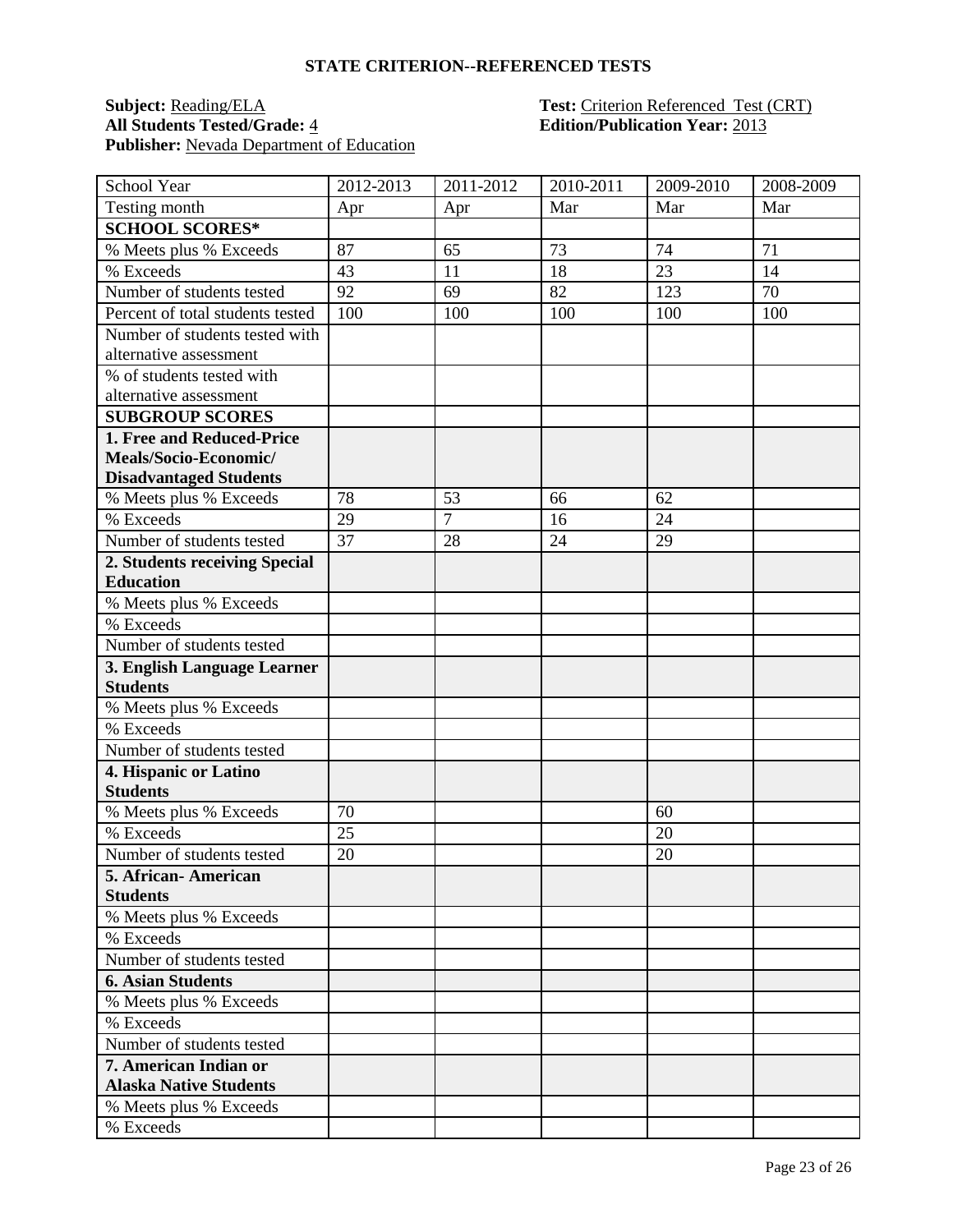| Number of students tested        |    |    |    |    |    |
|----------------------------------|----|----|----|----|----|
| 8. Native Hawaiian or other      |    |    |    |    |    |
| <b>Pacific Islander Students</b> |    |    |    |    |    |
| % Meets plus % Exceeds           |    |    |    |    |    |
| % Exceeds                        |    |    |    |    |    |
| Number of students tested        |    |    |    |    |    |
| 9. White Students                |    |    |    |    |    |
| % Meets plus % Exceeds           | 93 | 71 | 75 | 77 | 70 |
| % Exceeds                        | 56 | 11 | 18 | 22 | 16 |
| Number of students tested        | 62 | 62 | 64 | 96 | 55 |
| 10. Two or More Races            |    |    |    |    |    |
| identified Students              |    |    |    |    |    |
| % Meets plus % Exceeds           |    |    |    |    |    |
| % Exceeds                        |    |    |    |    |    |
| Number of students tested        |    |    |    |    |    |
| 11. Other 1: Other 1             |    |    |    |    |    |
| % Meets plus % Exceeds           |    |    |    |    |    |
| % Exceeds                        |    |    |    |    |    |
| Number of students tested        |    |    |    |    |    |
| 12. Other 2: Other 2             |    |    |    |    |    |
| % Meets plus % Exceeds           |    |    |    |    |    |
| % Exceeds                        |    |    |    |    |    |
| Number of students tested        |    |    |    |    |    |
| 13. Other 3: Other 3             |    |    |    |    |    |
| % Meets plus % Exceeds           |    |    |    |    |    |
| % Exceeds                        |    |    |    |    |    |
| Number of students tested        |    |    |    |    |    |

**NOTES:** Data is not available for empty cells. There is no data available for ELL/Hispanic Latino, Special Education. While the total percentage is more than 10% for the school Pk-5th grade, it does not exceed 10% in of the grades 3rd-5th. Nevada reports data based on CRT assessments for 3rd-5th grade only.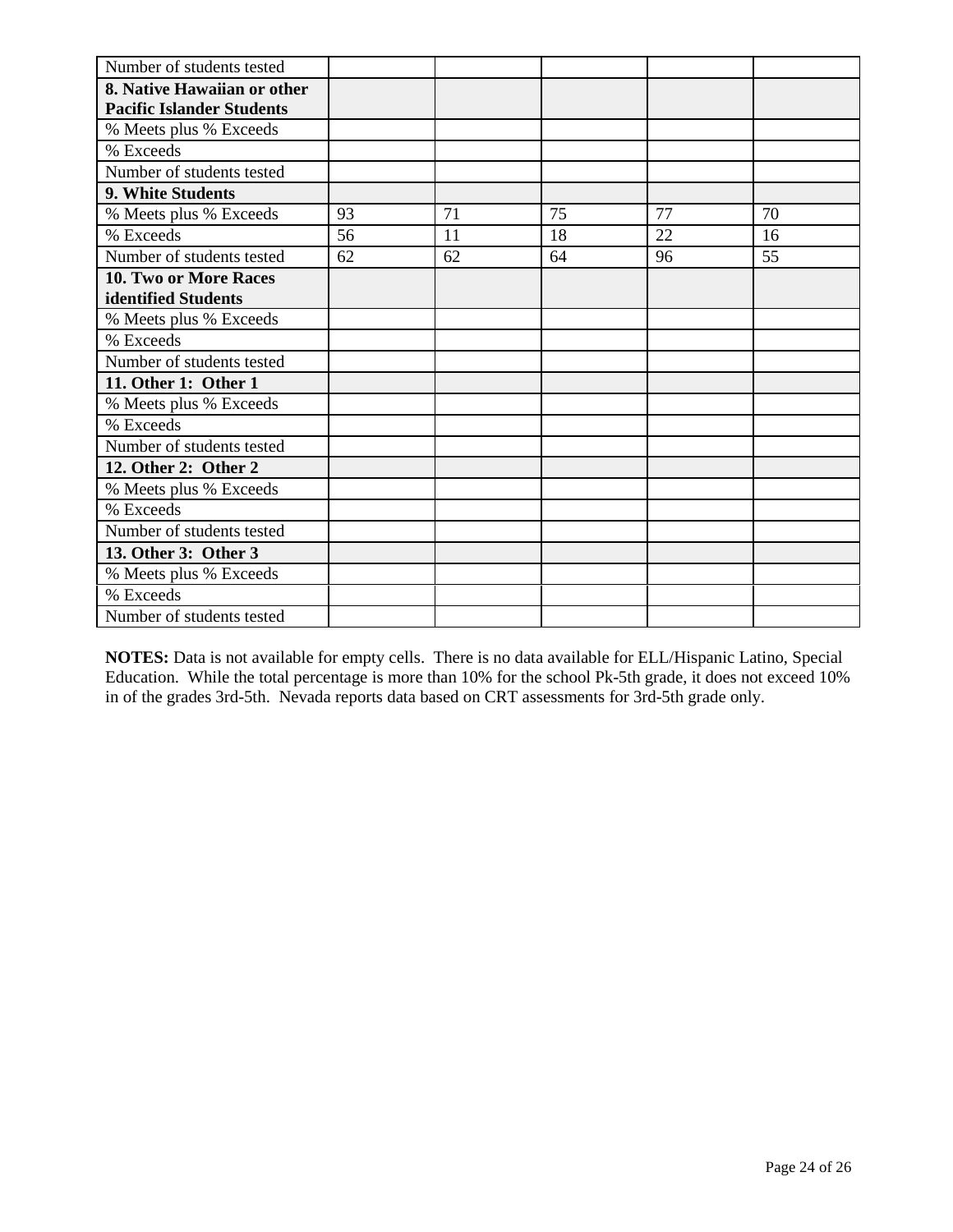## **Subject:** <u>Reading/ELA</u> **Test:** Criterion Referenced Test (CRT)<br> **All Students Tested/Grade:** 5 **CRT Edition/Publication Year:** 2013 Publisher: Nevada Department of Education

# **All Students Tested/Grade:** 5 **Edition/Publication Year:** 2013

| School Year                      | 2012-2013 | 2011-2012 | 2010-2011 | 2009-2010      | 2008-2009 |
|----------------------------------|-----------|-----------|-----------|----------------|-----------|
| Testing month                    | Apr       | Apr       | Mar       | Mar            | Mar       |
| <b>SCHOOL SCORES*</b>            |           |           |           |                |           |
| % Meets plus % Exceeds           | 82        | 86        | 75        | 70             | 52        |
| % Exceeds                        | 39        | 42        | 32        | 12             | 3         |
| Number of students tested        | 69        | 88        | 122       | 78             | 87        |
| Percent of total students tested | 100       | 100       | 100       | 100            | 100       |
| Number of students tested with   |           |           |           |                |           |
| alternative assessment           |           |           |           |                |           |
| % of students tested with        |           |           |           |                |           |
| alternative assessment           |           |           |           |                |           |
| <b>SUBGROUP SCORES</b>           |           |           |           |                |           |
| 1. Free and Reduced-Price        |           |           |           |                |           |
| Meals/Socio-Economic/            |           |           |           |                |           |
| <b>Disadvantaged Students</b>    |           |           |           |                |           |
| % Meets plus % Exceeds           | 75        | 74        | 71        | 47             |           |
| % Exceeds                        | 30        | 41        | 22        | $\overline{9}$ |           |
| Number of students tested        | 20        | 31        | 31        | 21             |           |
| 2. Students receiving Special    |           |           |           |                |           |
| <b>Education</b>                 |           |           |           |                |           |
| % Meets plus % Exceeds           |           |           |           |                |           |
| % Exceeds                        |           |           |           |                |           |
| Number of students tested        |           |           |           |                |           |
| 3. English Language Learner      |           |           |           |                |           |
| <b>Students</b>                  |           |           |           |                |           |
| % Meets plus % Exceeds           |           |           |           |                |           |
| % Exceeds                        |           |           |           |                |           |
| Number of students tested        |           |           |           |                |           |
| 4. Hispanic or Latino            |           |           |           |                |           |
| <b>Students</b>                  |           |           |           |                |           |
| % Meets plus % Exceeds           |           |           |           |                |           |
| % Exceeds                        |           |           |           |                |           |
| Number of students tested        |           |           |           |                |           |
| 5. African-American              |           |           |           |                |           |
| <b>Students</b>                  |           |           |           |                |           |
| % Meets plus % Exceeds           |           |           |           |                |           |
| % Exceeds                        |           |           |           |                |           |
| Number of students tested        |           |           |           |                |           |
| <b>6. Asian Students</b>         |           |           |           |                |           |
| % Meets plus % Exceeds           |           |           |           |                |           |
| % Exceeds                        |           |           |           |                |           |
| Number of students tested        |           |           |           |                |           |
| 7. American Indian or            |           |           |           |                |           |
| <b>Alaska Native Students</b>    |           |           |           |                |           |
| % Meets plus % Exceeds           |           |           |           |                |           |
| % Exceeds                        |           |           |           |                |           |